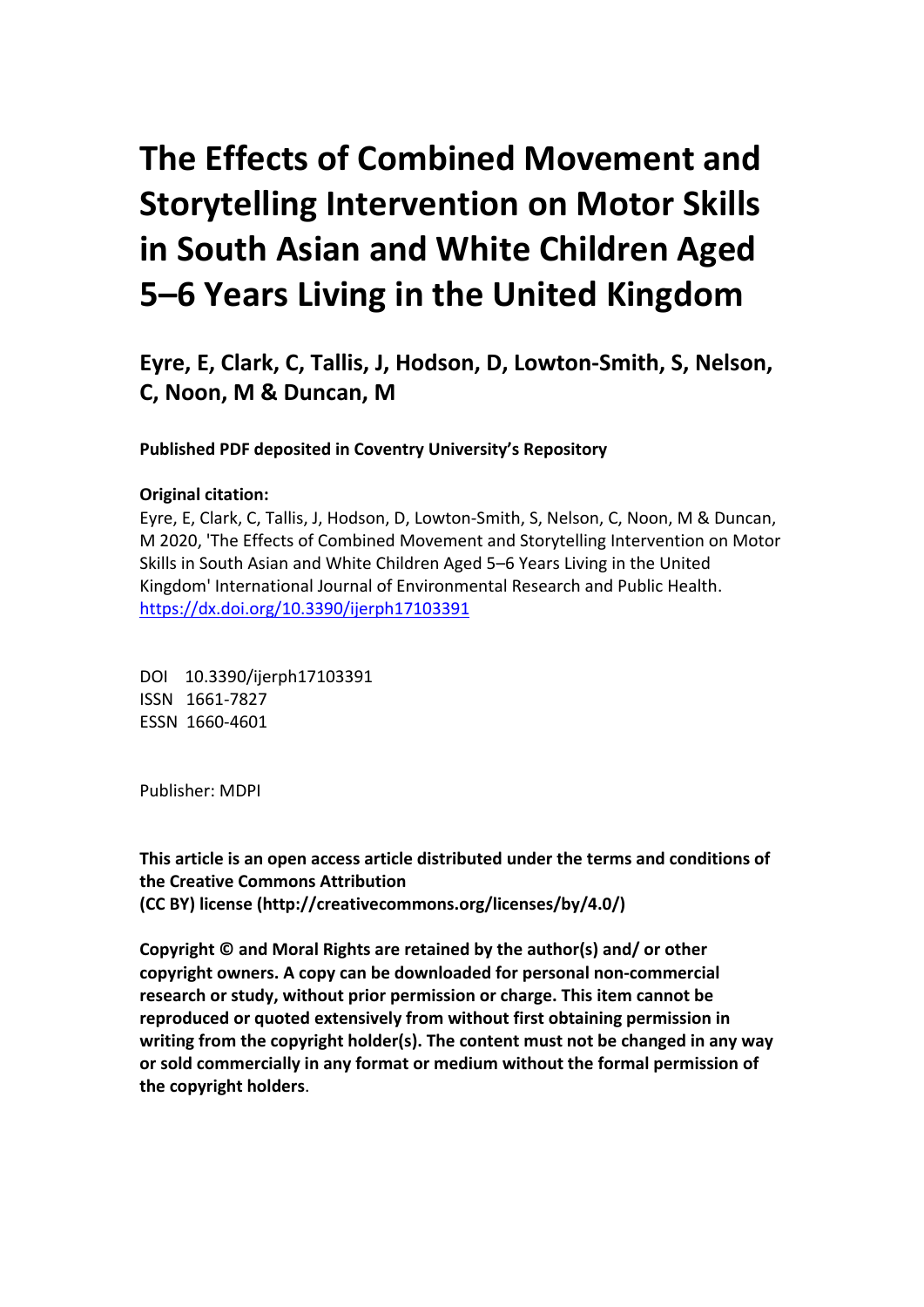

International Journal of *[Environmental Research](http://www.mdpi.com/journal/ijerph) and Public Health*





# **The E**ff**ects of Combined Movement and Storytelling Intervention on Motor Skills in South Asian and White Children Aged 5–6 Years Living in the United Kingdom**

# **Emma L. J. Eyre 1,\* [,](https://orcid.org/0000-0002-4040-5921) Cain C. T. Clark <sup>1</sup> [,](https://orcid.org/0000-0002-6610-4617) Jason Tallis <sup>1</sup> , Danielle Hodson <sup>2</sup> [,](https://orcid.org/0000-0001-5440-5765) Sean Lowton-Smith <sup>3</sup> [,](https://orcid.org/0000-0003-0665-1608) Charlotte Nelson <sup>1</sup> , Mark Noon [1](https://orcid.org/0000-0002-1113-8406) and Michael J. Duncan [1](https://orcid.org/0000-0002-2016-6580)**

- <sup>1</sup> Centre for Sport, Exercise and Life Sciences, Coventry University, Coventry CF4W + VG, UK; ad0183@coventry.ac.uk (C.C.T.C.); Jason.tallis@coventry.ac.uk (J.T.); nelson12@uni.coventry.ac.uk (C.N.); Mark.noon@coventry.ac.uk (M.N.); Michael.duncan@coventry.ac.uk (M.J.D.)
- <sup>2</sup> School of Social and Health Sciences, Sport, Health and Physical Educatioon, Leeds Trinity University, Horsforth, Leeds LS18 5HD, UK; d.hodson@leedstrinity.ac.uk
- <sup>3</sup> School of Human Sciences, University of Derby, Derby DE22 1GB, UK; S.lowton-smith@derby.ac.uk
- **\*** Correspondence: emma.eyre@coventry.ac.uk

Received: 31 March 2020; Accepted: 8 May 2020; Published: 13 May 2020



**Abstract:** Early motor development has an important role in promoting physical activity (PA) during childhood and across the lifespan. Children from South Asian backgrounds are less active and have poorer motor skills, thus identifying the need for early motor skill instruction. This study examines the effect of a movement and storytelling intervention on South Asian children's motor skills. Following ethics approval and consent, 39 children (46% South Asian) participated in a 12-week movement and storytelling intervention. Pre and post, seven motor skills (run, jump, throw, catch, stationary dribble, roll, and kick) were assessed using Children's Activity and Movement in Preschool Study protocol. At baseline, South Asian children had poorer performance of motor skills. Following the intervention, all children improved their motor skills, with a bigger improvement observed for South Asian children. Early intervention provided remedial benefits to delays in motor skills and narrowed the motor skills gap in ethnic groups.

**Keywords:** motor skill instruction; fundamental movement skills; ethnicity; disadvantaged; locomotor; object control

### **1. Introduction**

The development of fundamental movement skills (FMS) in childhood is considered a key driver for lifelong physical activity (PA), weight management, and fitness [\[1\]](#page-14-0). FMS, which include object control, locomotion, and body management skills (e.g., balance), are the basic motor skills that lead to the development of specialised sports skills [\[2\]](#page-14-1). Children have the developmental ability to master most FMS by the age of six years [\[2\]](#page-14-1); as such, these skills are a key focus in the early years' national curriculum [\[3\]](#page-14-2). Despite the key focus and developmental potential, globally, large numbers of children fail to master these [\[4–](#page-14-3)[6\]](#page-14-4), and thus a proficiency barrier is seen. Understanding effective ways to overcome such barriers is a key step for public health professionals looking to enhance PA and movement in educational and community health care settings.

These proficiency barriers may be more pronounced for specific groups (e.g., children with development coordination delay, disadvantaged children). Surprisingly, despite the ethnically diverse and multicultural societies represented worldwide, few research studies have examined ethnicity as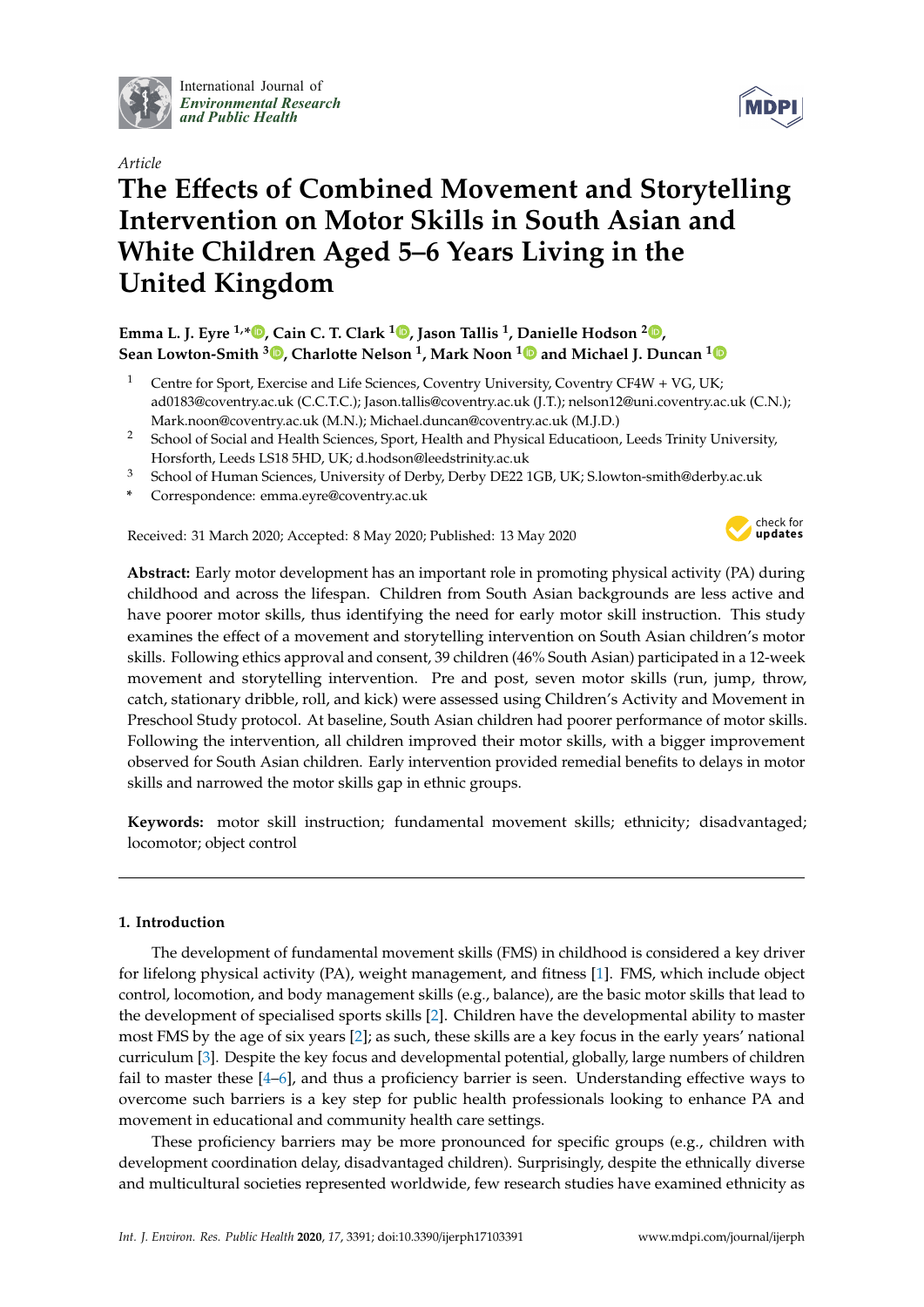a determinant of FMS [\[7\]](#page-14-5). Specifically, a group of concern are people from South Asian backgrounds (i.e., Indian, Pakistani, or Bangladeshi backgrounds) living in the United Kingdom. South Asians have higher body fat, increased risk of cardio-metabolic disease [\[8–](#page-14-6)[10\]](#page-15-0), and lower PA levels [\[11](#page-15-1)[–14\]](#page-15-2) in comparison with white children/adults. Hence, these health differences may in part be explained by the failure to develop FMS in childhood. Considering Stodden et al.'s [\[15\]](#page-15-3) development trajectory model, failure to develop FMS would negatively impact on PA levels and healthy weight maintenance. Preliminary findings into ethnic differences in motor skills suggest these ethnic groups at higher health risk may have poorer motor skills [\[16](#page-15-4)[–19\]](#page-15-5). These health and motor delay risks may be further complicated by the association between ethnicity and socio-economic status, whereby people from South Asian backgrounds are the most socio-economically deprived [\[20](#page-15-6)[,21\]](#page-15-7). Children from deprived backgrounds are also at risk of having development delays [\[22](#page-15-8)[–24\]](#page-15-9), lower PA [\[25\]](#page-15-10), and thus poorer health. Considering Newell's constraint theory [\[26\]](#page-15-11), poorer development of motor skills in these populations may be influenced by the constraints (i.e., individual, task, environment) those children are exposed to, which, in turn, delays the development of these skills. To date, no study has considered this in the context of children from different ethnic backgrounds living in the United Kingdom. This highlights the need for early intervention in these at-risk groups (i.e., ethnic, deprived, and low FMS) to remediate development delays.

In order to develop motor skill proficiency, skills must be developed through appropriate structure [\[27\]](#page-15-12) and developmentally appropriate activities and feedback within learning environments [\[28\]](#page-15-13). School- and community-based programs that include developmentally appropriate FMS learning experiences delivered by specialists or highly trained classroom teachers have significantly improved FMS proficiency levels in children [\[29\]](#page-15-14). Significant improvements in FMS following a 12-week motor skill intervention have also been found in disadvantaged and developmentally delayed preschoolers [\[27\]](#page-15-12), evidencing that those who may have developmental delays can improve from such focused interventions. Interventions have been most successful when they have included either direct instruction, parent-assisted, or student-centered approaches, with improvements reported following eight weeks' intervention [\[27\]](#page-15-12). Effective instruction is considered best practice to enable individuals to develop at their own rate and includes practice appropriate to the learning goal, providing a variation in tasks to enable learner success and clear communication of tasks/outcomes to individuals [\[30\]](#page-15-15). Despite the many interventions employed to improve FMS [\[29\]](#page-15-14), little research has been conducted in children from ethnic backgrounds, and thus little is known about how to develop these skills within this population. It has been proposed that language and motor skills are related and, when language ability is impaired, a motor deficit is observed [\[31\]](#page-15-16). Given that that these are key development areas in the U.K. statuary framework for the Early Years Foundation Stage [\[3\]](#page-14-2), an approach that combines these opportunities is of value. This is particularly the case as evidence suggests all children are performing poorly in these domains [\[32\]](#page-16-0). Given that children from ethnic backgrounds are less likely to engage in PA [\[11,](#page-15-1)[12\]](#page-15-17), more likely to have English as additional language, and less likely to have role models for PA outside of the school [\[33](#page-16-1)[,34\]](#page-16-2), providing effective interventions to narrow inequalities in future health is needed.

There is some evidence to show that combining movement and academic activities (i.e., storytelling) results in superior motor development and language ability compared with movement or storytelling alone [\[35\]](#page-16-3). This is considered an embodied cognitive approach, whereby sensorimotor experiences are gained through bodily actions within the environment, which are important for developing cognitive, creative, and motor outcomes, particularly in early childhood [\[36\]](#page-16-4). The focus on integrating story with movement potentially provides a more creative stimulus than movement only related intervention designs. With such an approach, the interaction of tactile input, social input, via peer interaction, with sensorimotor activity in a creative manner has been suggested to drive changes in executive functioning and motor skill in children [\[37\]](#page-16-5). In an embodied paradigm, performing actions/movements leads to the construction of rich and elaborative representations in the brain, which enhance memory recall. The "enactment effect" engages the motor system, in which encoding is facilitated compared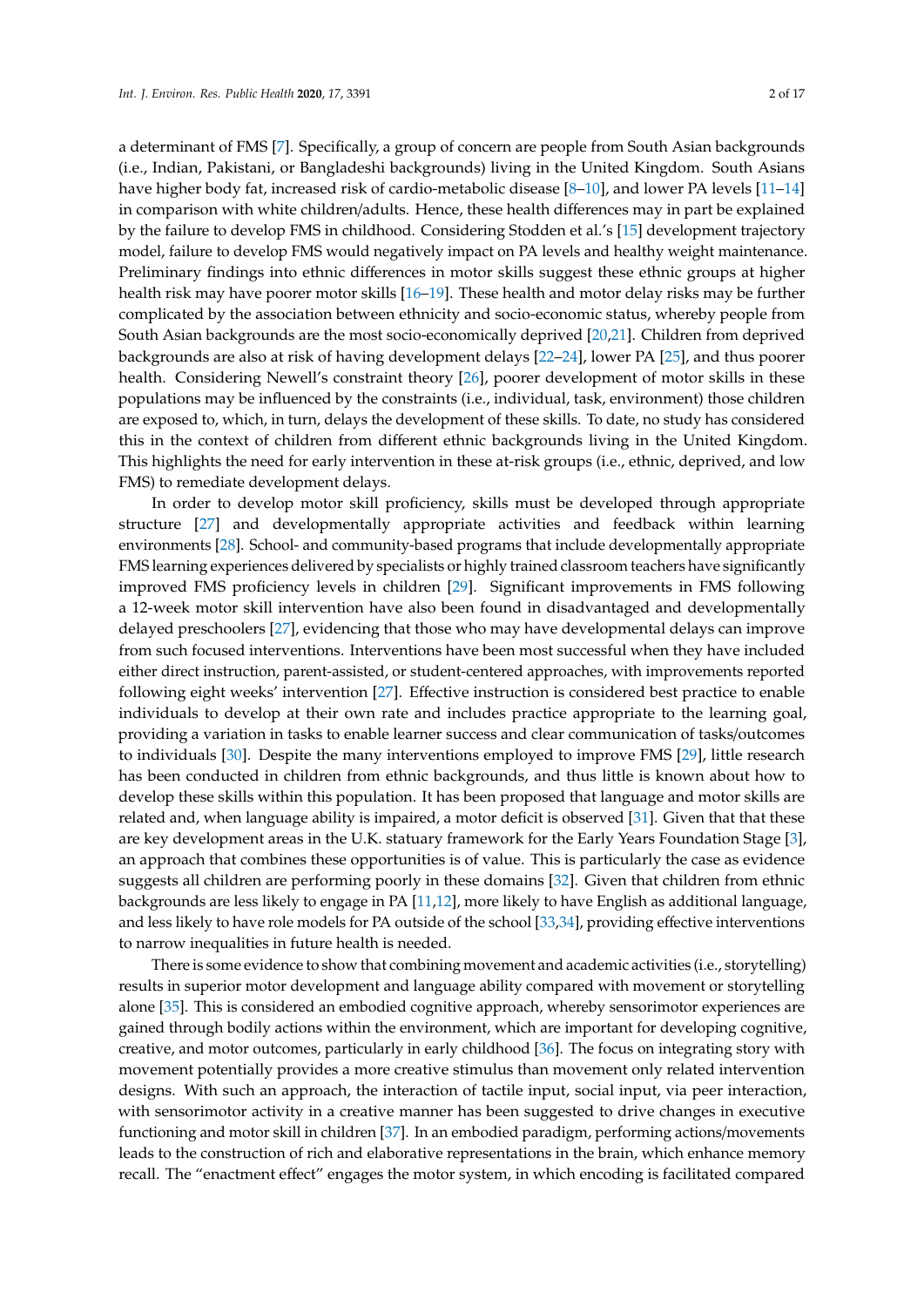with just observing the same events [\[38\]](#page-16-6). It is this enactment effect that enables the intervention to be successful. This is an approach that can be more easily accommodated in a crowded curriculum and provides a mechanism for embedding learning objectives across the curriculum. However, no research has examined this as an approach in ethnic children living in deprived areas. This is particularly important as these aforementioned groups experience poorer motor and language skills and could benefit more from such an intervention than their white, English as a first language, and less deprived peers. Given that the development of these skills will not occur naturally [\[39\]](#page-16-7), without motor skill instruction and appropriate structure and feedback [\[27,](#page-15-12)[40](#page-16-8)[,41\]](#page-16-9), any intervention that narrows inequalities in motor skill and language differences in children from ethnic minority groups would be of value to educators.

The current study sought to be the first study to (1) compare baseline data on FMS between South Asian and white children matched by age and deprivation; and (2) to determine the influence of a movement and storytelling intervention on the development of motor skills and their associated movement process characteristics in South Asian and white children matched by age and deprivation.

#### **2. Materials and Methods**

A 12-week movement and storytelling intervention in children from South Asian backgrounds and those from white backgrounds was employed. Motor skill performance was assessed at baseline and at the end of the 12-week intervention period using process- and product-based assessments. The inclusion of both process and product is considered to provide a more holistic overview of FMS changes [\[42\]](#page-16-10), yet, to date, few studies use both.

Participants for the motor skill intervention were recruited from school entry age (five years) using cluster sampling at ward and school level in central England, following institutional ethics approval (P38406), parental informed consent, and child assent. A quasi-randomised design, matched by low deprivation using the Index of Multiple Deprivation [\[43\]](#page-16-11), was employed, given that the study was undertaken in a natural setting of primary schools. In this instance, white children from the same socio-economic backgrounds were used as a matched control. This is because the intervention was previously shown to be effective in white children predominantly in comparison with the normal Physical Education curriculum delivery [\[35\]](#page-16-3). Therefore, it was deemed pragmatic to compare the differential effects of the intervention on the target population (i.e., South Asian) to a group where the effects were already shown (i.e., white). A total of 87 children were recruited in the study, with 39 completing all of the data collection and motor skill sessions (46% South Asian intervention group). Children's ethnic background was determined using school records in accordance with the Department for Education and Skills.

#### *2.1. Procedure*

Children were assessed in the school setting. Height (cm) and mass (kg) were assessed, with children in bare feet and wearing light shorts and t-shirt, using a SECA stadiometre and weighing scales (SECA Instruments Ltd., Hamburg, Germany). Actual motor competence (process and product measures) was assessed with children in small groups. These assessments were conducted at baseline and the end of the motor skill intervention. All testing took place in the same setting, same time of day, and in the same sports hall to control for any external factors influencing the findings.

#### 2.1.1. Process Measures of Motor Skill Performance

Process movement assessments are concerned with how a skill is performed (e.g., technique, sequencing of movement) [\[44\]](#page-16-12). Children's Activity and Movement in Preschool Study (CMSP) motor skills protocol [\[45\]](#page-16-13) was used to assess process movement proficiency in seven motor skills, two locomotor (run and jump) and five object control skills (overarm throw, catch, stationary dribble, kick, underhand roll) at baseline and post intervention. The CMSP is a motor skill assessment tool developed from the test of gross motor development (TGMD-2), which is more suitable for pre-school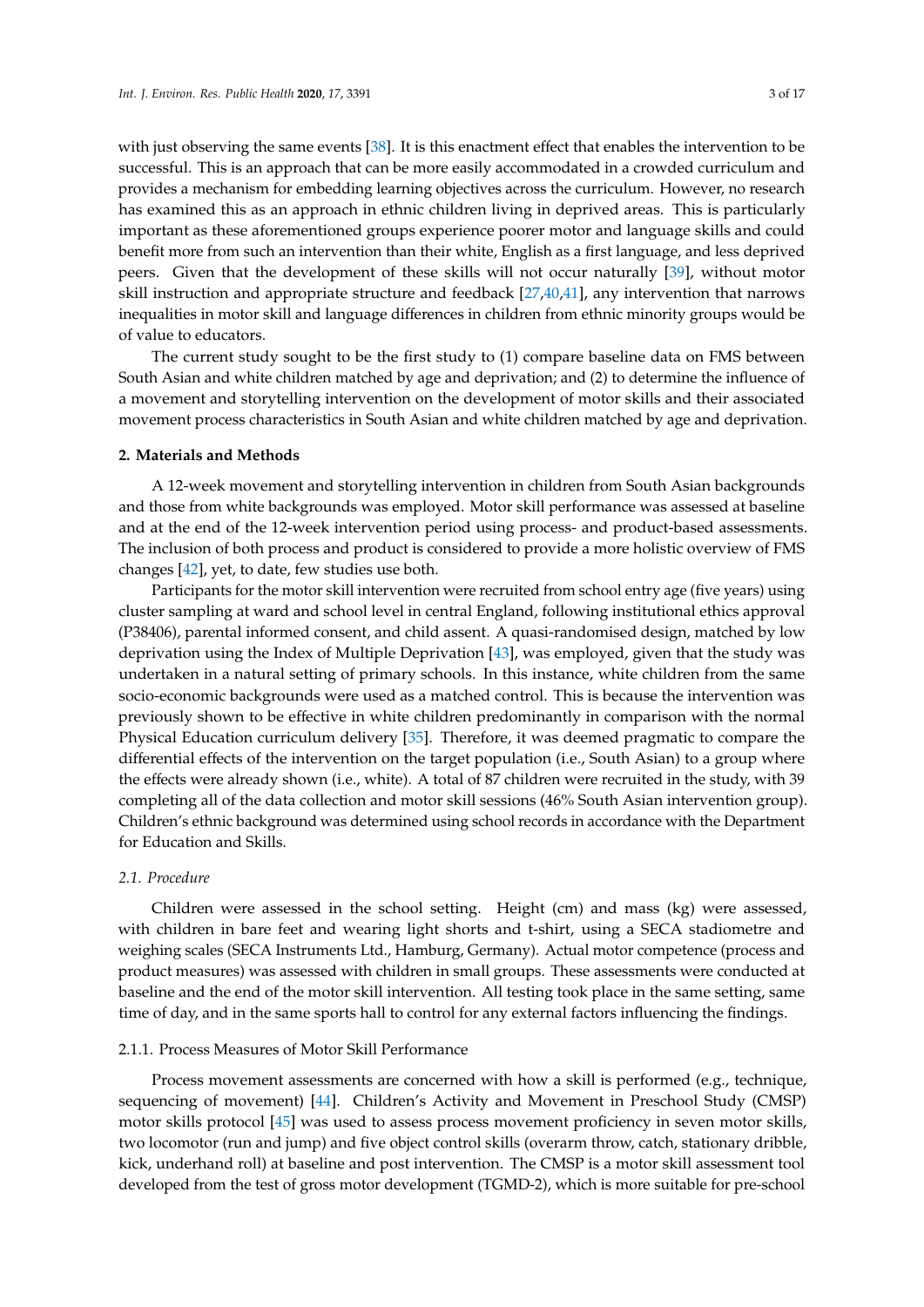aged children [\[43\]](#page-16-11). Construct and concurrent validity ( $r = 0.94{\text{-}}0.98$ ) and reliability ( $r = 0.88{\text{-}}0.97$ ) have been shown for this age group [\[45\]](#page-16-13). The child's performance of each trial for each skill was video-recorded (Casio, EX-F1, Tokyo, Japan) in the sagittal plane, and subsequently edited into single film clips of individual skills on a computer using Quintic Biomechanics analysis software V21 (Quintic Consultancy Ltd., Birmingham, UK). These files were scored on their movement process characteristics according to Williams et al. [\[45\]](#page-16-13). Two researchers experienced in the assessment of children's movement skills (having previously assessed movement skills in the context of a previous research study) analysed the videos. Both raters were previously trained in two separate two to three hour sessions. Raters watched videos of children's motor skill performances and rated these against a previously rated 'gold standard' rating. Congruent with prior research [\[46\]](#page-16-14), training was considered complete when each observer's scores for the two trials differed by no more than one unit from the instructor score for each skill (>80% agreement). Inter- and intra-rater reliability analysis was performed for all the skills between the two researchers. Inter-rater reliability was 81% and intra-rater reliability was 87%, demonstrating good reliability [\[47–](#page-16-15)[49\]](#page-16-16).

Scores on the CMSP were ratings of movement process characteristics of each individual skill as well as skills in the locomotor subscale, object control subscale, and total test categories (i.e., the sum of all seven skills). Each skill comprises five to seven movement process characteristics (also referred to as behaviour components) listed in the CMSP. Each skill was scored out of two attempts using these individual movement process characteristics. Movement process characteristics were rated as "1" (present) or "0" (not present) for most skills and summed (separately for 2) to arrive at a score for locomotor, object control, and total test performances. Exceptions to the rating of "1" and "0" were made for one process characteristic of the throw. For the throw, "hip-trunk rotation" was scored as "2" (differentiated), "1" (block), and "0" (no rotation) [\[43\]](#page-16-11). Correct performance was determined by the evidence of/absence of process characteristics of each skill presented in the guidelines for scoring using the CMSP protocol [\[45\]](#page-16-13). Scores from two trials were summed to create a total for each skill (scored 0–24 for locomotor, 0–62 for object control, and 0–86 for total FMS).

Individual process components of the skills were also grouped as 'mastery', which is correct performance of skill process components on both trials; 'near mastery', which is correct performance in one of both trials; and 'poor', which is any score below the above in accordance of the work of prior research [\[49](#page-16-16)[,50\]](#page-16-17) based on process characteristics defined in CMSP.

#### 2.1.2. Product Measures of Motor Skill Performance Competence

Product measures are movements assessed as an outcome or product of skill executions (e.g., distance jumped or thrown, time taken to complete a run) [\[44\]](#page-16-12). Three product measures—10 m sprint time, standing long jump, and medicine ball throw—were assessed following one demonstration by the researcher. A 10 m sprint run was timed using smart speed gates (Fusion Sport, Coopers Plains, Australia) and standing long jump measured (distance from the take-off line to the back of the closest heel on landing) using a tape measure. Two trials were used, with the fastest time and longest jump being used for analysis. Both assessments have demonstrated acceptable test–retest reliability (ICC = 0.81–0.940) [\[51\]](#page-16-18), in children aged 5–9 years. For the medicine ball throw assessment, the protocol described in Davis et al. [\[52\]](#page-16-19) was followed and an average of three trials were computed, which is deemed to be a reliable (ICC = 0.93–0.94) and valid assessment in children aged 5–7 years [\[52\]](#page-16-19).

#### *2.2. Movement and Storytelling Intervention*

The intervention was carried out by the principal investigator at all times alongside the classroom teaching assistant, to provide an environment similar to that which would be translatable following the intervention. All sessions were undertaken during the indoor school hall based on a group size of 25–30, which is consistent with class sizes for Physical Education. Following the baseline assessments, all groups undertook the same 12-week movement and storytelling (time = 35 min, once per week).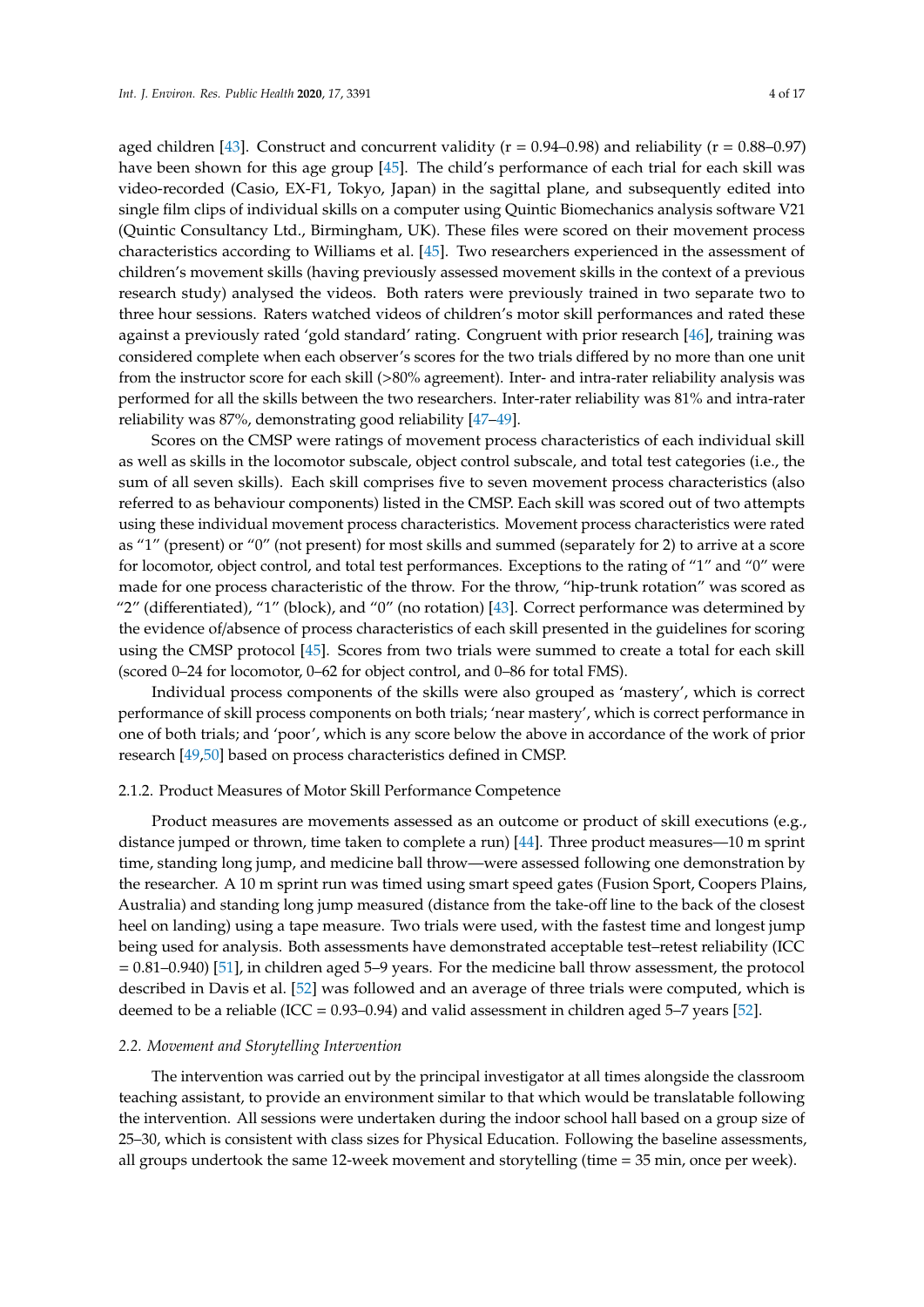The intervention built upon the prior work of Duncan et al. [\[36\]](#page-16-4), which had previously been successful in enhancing a small number of motor skills (run, jump, throw, and catch) in a sample of white preschoolers. Each week, the children would undertake movements related to characters from popular children's story books ('The Gruffalo' and 'Stickman' [\[53\]](#page-16-20)). Each session lasted for 35 min and comprised of the following: (a) warm up and introduction (6 min); (b) skill stations ( $3 \times 6$  min with children rotating stations rotated) or whole group activity  $(2 \times 9 \text{ min})$ ; and (c) cool down and closure of skill instruction (6 min, Table [1\)](#page-5-0). The remaining 5 min were allocated for transition between activities. When stations were used, children worked in groups of 5–6 (which rotated) and were grouped according to academic groups. When children were involved in whole group activities, these were either carried out individually, in pairs, or in groups of the three. A summary of the approach can be found in Table [1](#page-5-0) and a detailed breakdown of these activities can be found in the movement and storytelling manual [\[54\]](#page-16-21). Each session was focused on teaching one FMS, with a progression of 2–3 instructional activities, which were developmentally appropriate. The instructor presented the task and provided a demonstration for each activity, and key words were reinforced throughout the activities that related to critical elements of the skill. Children received instruction and feedback by either the lead researcher or the classroom teaching assistant, and this was positive specific and positive corrective feedback. These plans were designed in accordance with the work of Goodway et al. [\[27\]](#page-15-12), whereby this design previously resulted in increases in motor proficiency in disadvantaged children. Prior to all lessons, the lead researcher and the classroom teaching assistant would go over the lesson plan and discuss key instruction elements. In the closure of each session, children would be shown an image from the book and asked to describe something about a particular character in the book as well as questions related to motor skill execution (e.g., how does the mouse move? Who does the mouse meet? Where does the fox live? What does gruffalo look like? Why did the fox run away from the mouse? Where did your foot finish when you kicked the ball? How can you jump the furthest?). This process was included to better embed the movements involved in each session with the aspects of the story for each particular session.

<span id="page-5-0"></span>

| Opening<br><b>Week/Focus</b><br>$(6 \text{ min})$                      |                                                                         | <b>Skill Station/Activity</b><br>$(18 \text{ min})$                         | <b>Closing Activity</b><br>$(6 \text{ min})$                                                 | Demonstration with Key Words<br>and Transition Time<br>$(5 \text{ min})$ |
|------------------------------------------------------------------------|-------------------------------------------------------------------------|-----------------------------------------------------------------------------|----------------------------------------------------------------------------------------------|--------------------------------------------------------------------------|
| Week $2:$<br>Gruffalo story                                            | Story passage and<br>questioning                                        | Branch drop<br>(whole group)                                                | Adventure back from the forest to bed<br>with questioning related to the                     | Step-hop<br>Swing arms                                                   |
| Owl is skipping                                                        | Adventure to the forest                                                 | Musical owls<br>(whole group)                                               | movements and book extract.                                                                  | Eyes watching                                                            |
| Week 7: catching<br>Stickman<br>Stickman is used<br>for fetch and drop | Story passage and<br>questioning<br>Bean game and<br>mobility exercises | Fetch and drop<br>(whole group)<br>Stick catch with friends<br>(whole group | Bean game in reverse speed with<br>questioning related to the movements<br>and book extract. | Hands and eyes ready<br>Reach for ball<br>Pull to chest<br>Two hands     |

#### *2.3. Data Analysis*

In order to estimate sample size, we used a mean expected difference of 0.5 with a generous standard deviation of 2.0, an alpha error probability of 0.05, and a power (1-beta error probability) of 0.95, resulting in 36 participants being required. We examined between and within-subject differences, pre and post intervention, using pairwise Tukey's honestly significant difference (HSD) tests (thus correcting the alpha level for multiple comparisons), in and reported alongside corresponding effect sizes (Cohen's d, classified as small (0.2), medium (0.5), large (0.8), or very large (1.3) [\[55](#page-16-22)[,56\]](#page-17-0); and 95% confidence intervals (CIs)). In line with recommendations of Barnett et al. [\[57\]](#page-17-1), to reduce the potential impact of the regression to the mean phenomenon, follow-up measurements were conducted in all participants, and measurement error was reduced by using assessments with high construct and concurrent validity ( $r = 0.94 - 0.98$ ) and reliability ( $r = 0.88 - 0.97$ ) [\[47\]](#page-16-15).

Bayes factors were also computed to express the probability of a difference given  $H_{10}$  (alternate hypothesis) relative to H<sub>01</sub> (null hypothesis; that is, values larger than 1 are in favour of H<sub>01</sub>), assuming that  $H_{01}$  and  $H_{10}$  are equally likely, and using a default prior [\[58](#page-17-2)[–60\]](#page-17-3). Bayes factors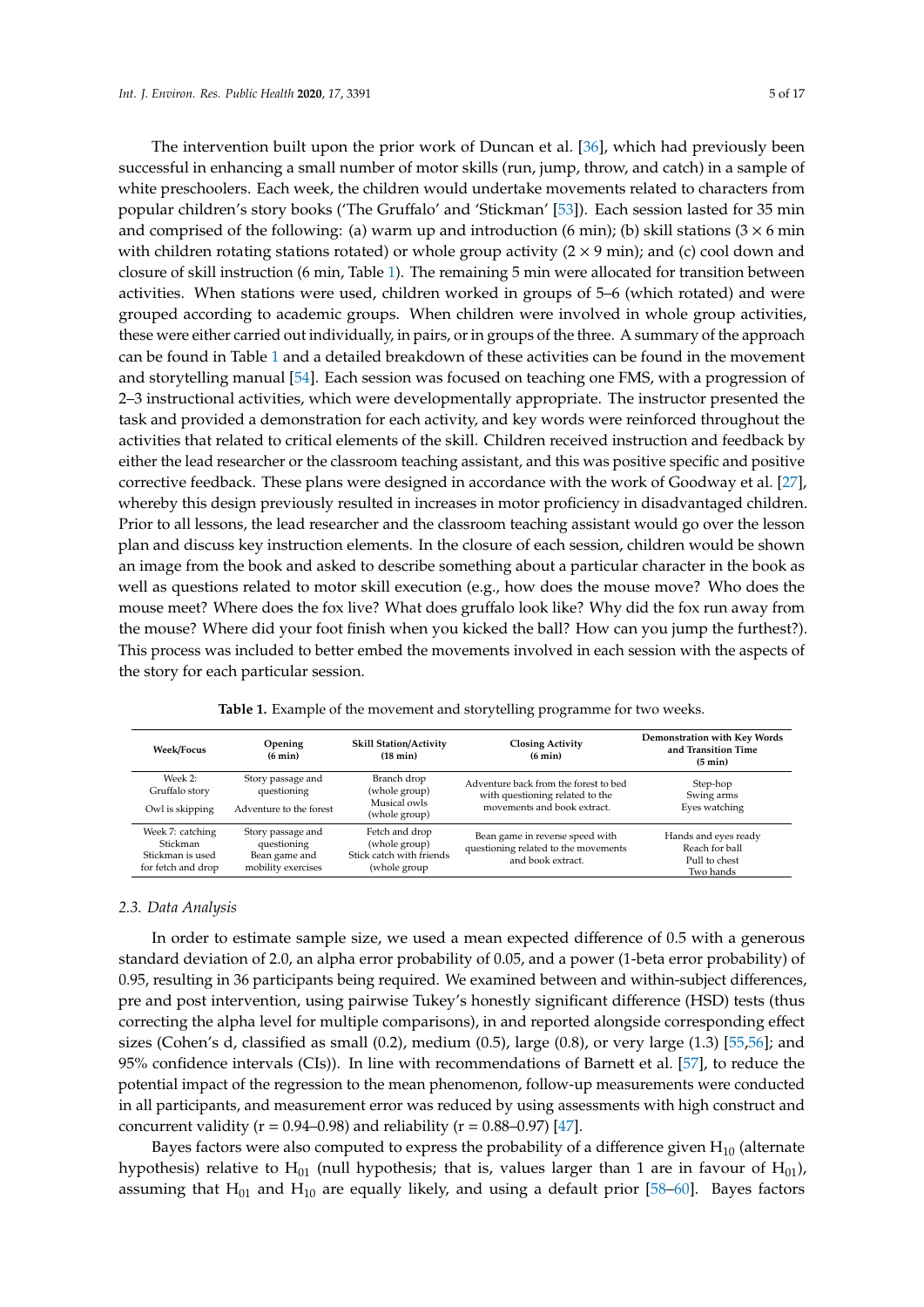were reported as the probability of the data given the alternate, relative to the null hypothesis, or vice-versa (classified as anecdotal ( $_{BF}1-3$ ), moderate ( $_{BF}3-10$ ), strong ( $_{BF}10-30$ ), very strong ( $_{BF}30-100$ ), or extreme ( $_{\text{BF}}$  > 100)) [\[58–](#page-17-2)[60\]](#page-17-3). Bayesian analysis was incorporated because it allows the combination of domain-specific knowledge, permits direct probability statements to be made about parameters (population level effects), allows zero effects to be determined, provides estimates of uncertainty around parameter values that are more intuitively interpretable than those from null hypothesis testing alone, and aids in the interpretation of *p*-values [\[61,](#page-17-4)[62\]](#page-17-5). A chi square test was used to assess independence of ethnic grouping by component level of the skill and, where findings were significant, Cramer's V was used. The effect was determined as small if  $V = 0.1$ , medium if  $V = 0.30$ , or large if  $V = 0.50$  [\[63\]](#page-17-6). All analyses were conducted in R [\[64\]](#page-17-7), using the bayesfactor package [\[65\]](#page-17-8), and jamovi software extension (The jamovi project, 2019). jamovi. (Version 1.1.7) [Computer Software]. Retrieved from https://[www.jamovi.org\)](https://www.jamovi.org).

#### **3. Results**

#### *3.1. Ethnic Comparison of Motor Skill Performance at Baseline*

Descriptive data for participant characteristics are detailed in Table [2,](#page-6-0) and there were no significant differences between ethnicities for age, height, sitting height, weight, body mass index (BMI), and waist circumference (WC) (all  $p > 0.05$ ). Overall skill and individual components data are presented in Table [3,](#page-8-0) 4, and 5, respectively. We found that, at baseline, there were significant differences between ethnicities for run (white  $>$  South Asian,  $p = 0.01$ ,  $d = 0.51$ , BF: 3.28; moderate evidence of difference), stationary dribble (white  $>$  South Asian,  $p = 0.03$ , d = 0.41, BF: 1.42; anecdotal evidence of difference), throw (white > South Asian,  $p = 0.0002$ ,  $d = 0.83$ , BF: 133; extreme evidence of difference), roll (white > South Asian,  $p = 0.004$ ,  $d = 0.62$ , BF: 8.76; moderate evidence of difference), 7-skills score (white  $>$  South Asian,  $p = 0.002$ ,  $d = 0.71$ , BF: 14.4; moderate evidence of difference), and medicine ball throw (white > South Asian,  $p = 0.004$ ,  $d = 0.64$ , BF: 8.6; moderate evidence of difference) (Table [3\)](#page-8-0). At baseline, the significant test for independence indicated an association between ethnicity and skill level with medium to large effects for run component 1; jump component 2; stationary dribble component 1 and 5; kick component 2 and 3; and roll component 1, 2, and 5 (Table [4\)](#page-8-1). In these instances, a larger proportion of South Asian children were categorised as poor in motor performance of the skill component and/or higher levels of white children showing mastery of the motor component. Yet, South Asian children had higher proportions able to demonstrate component 4 and 6 of the jump (Table [5\)](#page-10-0).

**Table 2.** Participant characteristics: mean (SD).

<span id="page-6-0"></span>

| Ethnicity   | Age    | Height (cm) | Sitting Height (cm) | Weight (kg) | BMI (kg/m <sup>2</sup> ) | $WC$ (cm) |
|-------------|--------|-------------|---------------------|-------------|--------------------------|-----------|
|             | 5.06   | 108         | 56.42               | 18.78       | 15.98                    | 52.62     |
| White       | (0.28) | (5.14)      | (1.497)             | (2.184)     | (1.131)                  | (3.637)   |
|             | 4.61   | 112         | 55.23               | 19.2        | 15.34                    | 49.54     |
| South Asian | (1.18) | (8.42)      | (3.083)             | (3.93)      | (1.789)                  | (4.608)   |

WC, waist circumference; BMI, body mass index.

#### *3.2. Ethnic Comparison of Motor Skill Performance Following the Intervention*

At intervention cessation, we found there were significant differences between ethnicities for kick (South Asian > white,  $p < 0.0001$ ,  $d = 1.68$ , BF: 1.49<sup>8</sup>; extreme evidence of difference), throw (South Asian > white,  $p < 0.0001$ ,  $d = 1.29$ , BF: 85,660; extreme evidence of difference), roll (South Asian > white,  $p = 0.0008$ ,  $d = 0.69$ , BF: 37.5; very strong evidence of difference), 7-skills score (South Asian > white, p < 0.0001, d = 2.06, BF: 3.68<sup>9</sup>; extreme evidence of difference), long jump (white  $>$  South Asian,  $p < 0.0001$ ,  $d = 0.95$ , BF: 1021; extreme evidence of difference), and medicine ball throw (white > South Asian,  $p < 0.0001$ ,  $d = 1.23$ , BF: 61,767; extreme evidence of difference).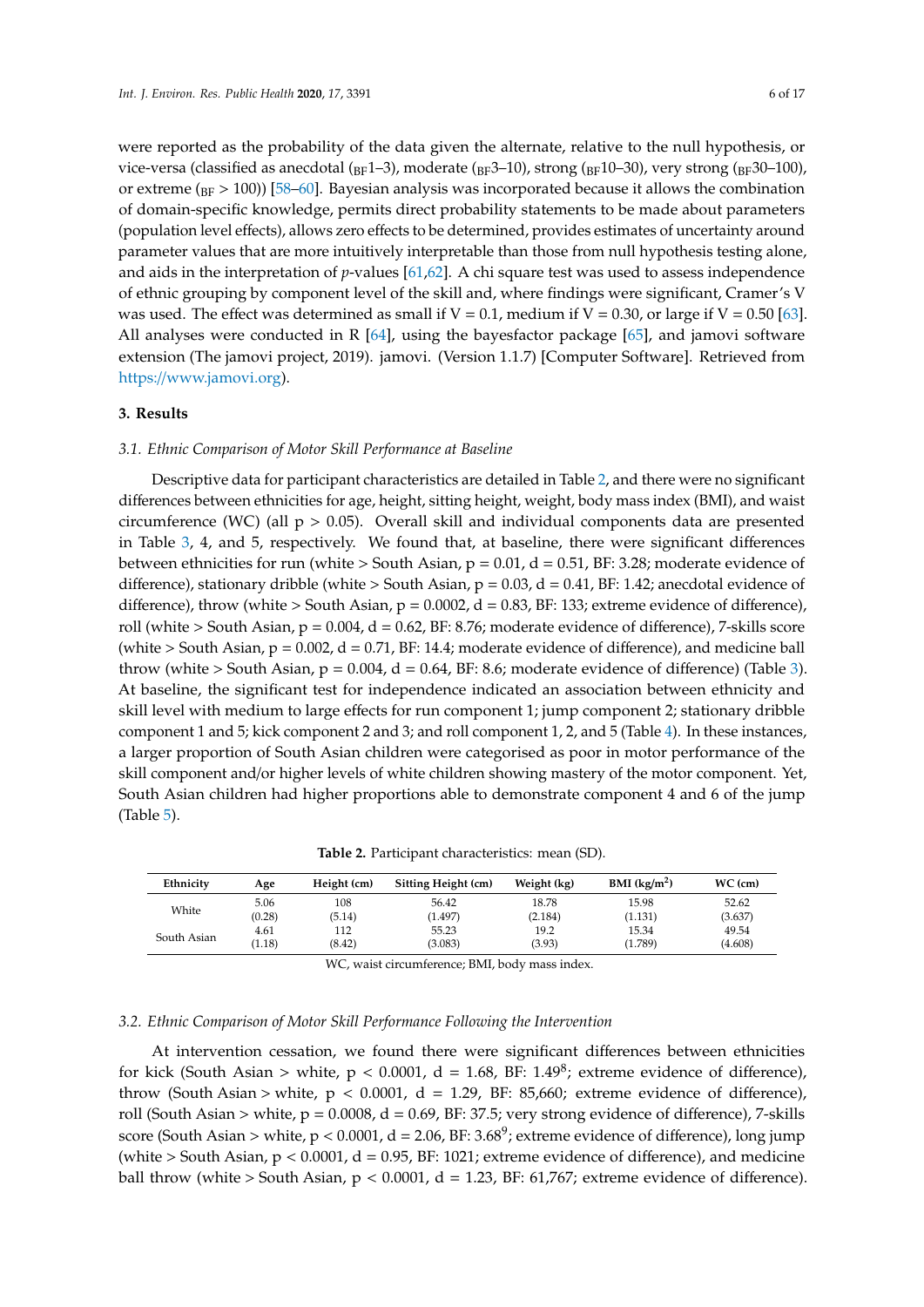catch component 6; Table [5\)](#page-10-0).

Furthermore, significantly higher proportions of children from South Asian backgrounds were able to demonstrate the following components of the skill (i.e., stationary dribble component 1, 3, and 4; kick component 2, 4, and 5; overarm throw skill component 2, 5, and 6; roll component 1, 2, 4, 5, and 6; and

#### *3.3. Motor Skill Performance Change from Baseline to Post Intervention*

When considering the changes pre to post intervention, no significant within or between-subject differences were found for locomotor total, object total or run, throw, jump, catch total. However, a significant difference between pre-7-skills to post-7-skills score for the white (p < 0.0001; mean difference: 11.89; 95% CI: 7.81–15.97; d = 1.13; BF: 8573, extreme evidence of difference) and South Asian (p < 0.0001; mean difference: 33.13; 95% CI: 30.49–35.78; d = 5.54; BF: 2.2314, extreme evidence of difference) ethnic groups, respectively. A bigger change pre to post was observed for South Asian children. Descriptive statistics by all skills, individual skills, and ethnic grouping pre to post can be found in Tables [3](#page-8-0) and [4.](#page-8-1)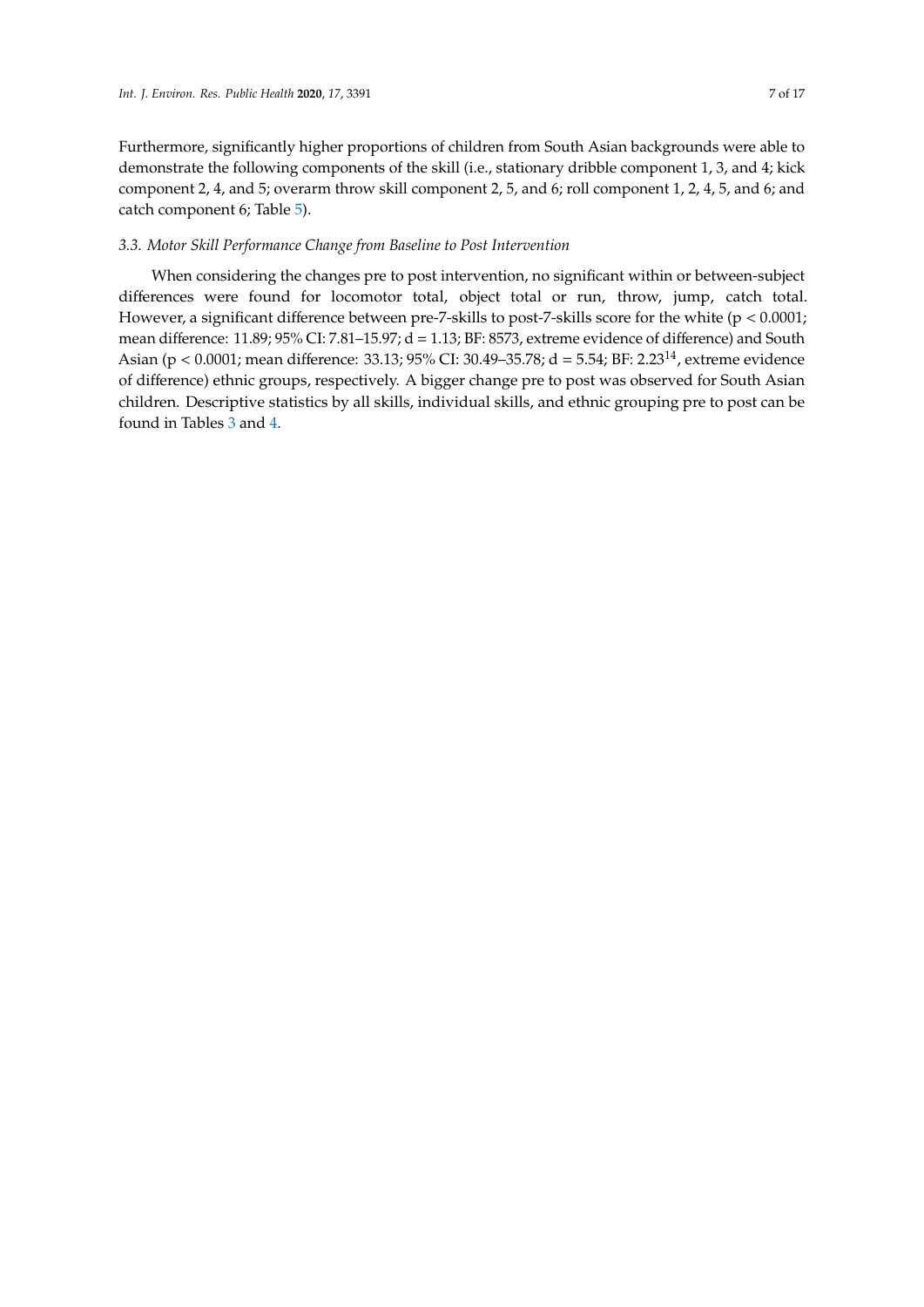| Locomotor |           |      |      |      | Object     |      |           | Run, Jump, Throw, Catch |      | 7 Skills |                 |          |  |
|-----------|-----------|------|------|------|------------|------|-----------|-------------------------|------|----------|-----------------|----------|--|
| Ethnicity | Pre       | Post | Δ    | Pre  | Post       | Δ    | Pre       | Post                    |      | Pre      | Post            | ▵        |  |
| White     | 15<br>(5) | 18   | 3.55 | 28   | 31<br>(11) | 2.94 | 26<br>(9) | 33                      | 6.67 | 49       | 52              | $11.3*$  |  |
|           |           | (4)  |      | (13) |            |      |           | (7)                     |      | (8)      | (9)             |          |  |
| South     | 14        |      | 2.89 | 27   | 34         | 6.50 | 26        |                         | 5.94 | 43       | 68 <sup>2</sup> | $32.96*$ |  |
| Asian     | (4)       | (6)  |      | (5)  | (22)       |      | (6)       | (9)                     |      |          | (5)             |          |  |

**Table 3.** Overall skills pre vs. post: mean (SD).

\* denotes *p* < 0.0001; ∆ denotes mean difference; 1 denotes ethnic group "1" is significantly better at *p* ≤ 0.01; 2 denotes ethnic group "2" is significantly better at *p* ≤ 0.01.

**Table 4.** Individual skills pre vs. post: mean (SD).

| Ethnicity      | Run<br>Jump         |          |          |      | <b>Stationary Dribble</b> |            |                | Catch         |         | Kick           |         |           |                          |           |                 |
|----------------|---------------------|----------|----------|------|---------------------------|------------|----------------|---------------|---------|----------------|---------|-----------|--------------------------|-----------|-----------------|
|                | Pre                 | Post     | Δ        | Pre  | Post                      | Δ          | Pre            | Post          | Δ       | Pre            | Post    | Δ         | Pre                      | Post      | Δ               |
| White          | $10(2)^2$           | 10(2)    | 0.49     | 6(2) | 8(3)                      | 1.71       | $2(3)^2$       | 3(3)          | 1.01    | 8(4)           | 10(3)   | 1.656     | 8(3)                     | 9(3)      | $1.27*$         |
| South<br>Asian | 8(4)                | 11(1)    | $3.01**$ | 6(3) | 7(3)                      | 1.47       | 1(2)           | 6(3)          | $4.39*$ | 8(2)           | 10(2)   | 2.216     | 7(3)                     | $13(2)^2$ | $6.07**$        |
|                |                     | Throw    |          |      | Roll                      |            |                | Sprint (Secs) |         | Long-Jump (cm) |         |           | Medicine Ball Throw (cm) |           |                 |
|                | Pre                 | Post     | Δ        | Pre  | Post                      | Δ          | Pre            | Post          | Δ       | Pre            | Post    | Δ         | Pre                      | Post      | Δ               |
| White          | $6(3)$ <sup>1</sup> | 6(3)     | $-0.05$  | 8(2) | 4(2)                      | $-3.74$ ** | 3.63<br>(0.46) | 3.29(0.39)    | $-0.3$  | 63(17)         | 83 (18) | $20.36**$ | $109(23)^1$              | 120(33)   | 11 <sup>3</sup> |
| South<br>Asian | 4(2)                | $9(1)^2$ | $4.84**$ | 7(2) | $7(4)^{2}$                | 0.14       | 3.80<br>(0.84) | 3.23(0.59)    | $-0.5$  | 68 (26)        | 65(20)  | $-2.51$   | 84 (46)                  | 84 (24)   | $-0.17$         |

<span id="page-8-1"></span><span id="page-8-0"></span>\* denotes significant within-subject changes at *p* ≤ 0.01; \*\* denotes significant within-subject changes at *p* < 0.0001; <sup>1</sup> denotes ethnic group "1" is significantly better at *p* ≤ 0.01; <sup>2</sup> denotes ethnic group "2" is significantly better at  $p \le 0.01$ ;  $p \le 0.01$   $\Delta$  (delta) denotes mean difference.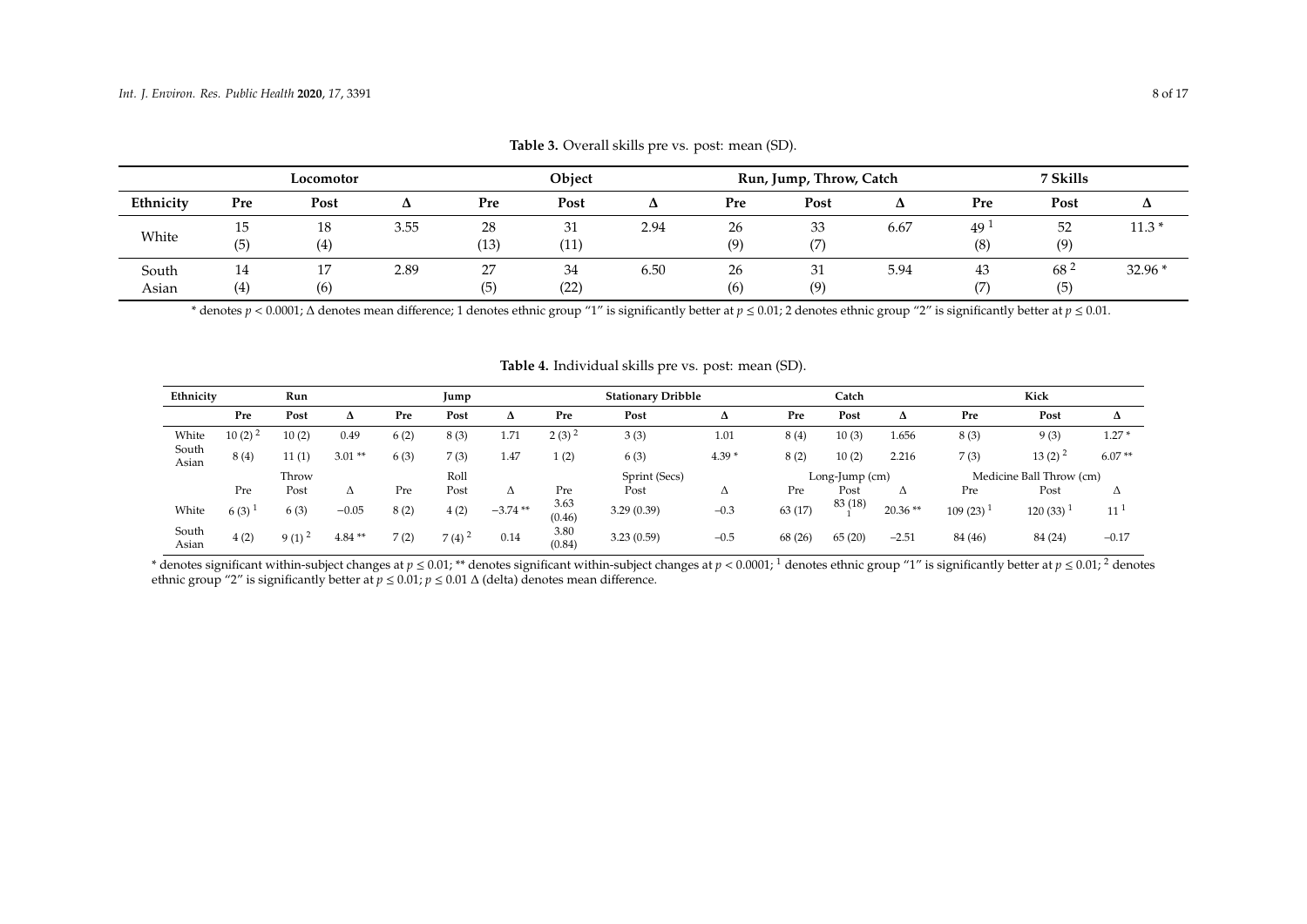|                                                                                                        |                |              |              | South Asian $(n = 18)$ |                     |                |              |              | White $(n = 21)$ |              | <b>Ethnic Comparison</b> |     |                                              |                                              |
|--------------------------------------------------------------------------------------------------------|----------------|--------------|--------------|------------------------|---------------------|----------------|--------------|--------------|------------------|--------------|--------------------------|-----|----------------------------------------------|----------------------------------------------|
|                                                                                                        | <b>PRE (%)</b> |              |              |                        | POST <sub>(%)</sub> |                |              | PRE $(\% )$  |                  |              | POST (%)                 |     | <b>PRE</b>                                   | <b>POST</b>                                  |
| Skill/movement process characteristic from CMSP                                                        | $\bf{0}$       | 1            | 2            | $\bf{0}$               | 1                   | $\overline{2}$ | 0            | 1            | $\overline{2}$   | $\bf{0}$     | 1                        | 2   | $X^2$ (V)                                    | $X^2$ (V)                                    |
| Run C1-Arms move in opposition to legs, elbows bent                                                    | 44             | 28           | 28           | 17                     | 11                  | 72             | 10           | 14           | 76               | 29           | 10                       | 62  | $10.2$ ** $(0.50$ ##)                        | 0.78(0.14)                                   |
| Run C2-Brief period of suspension: both feet off the ground                                            | 11             | 6            | 83           | $\mathbf{0}$           | 6                   | 94             | $\mathbf{0}$ | $\Omega$     | 100              | $\mathbf{0}$ | $\mathbf{0}$             | 100 | 4.9(0.31)                                    | 1.60(0.18)                                   |
| Run C3-Narrow foot placement; lands on heel or toe; not flat footed                                    | 17             | 28           | 56           | 6                      | $\Omega$            | 94             | 29           |              | 67               | 10           | 19                       | 71  | 4.4(0.33)                                    | 5.88(0.33)                                   |
| Run C4-Length of stride even; path of movement horizontal                                              | 11             | 6            | 83           | $\Omega$               | $\Omega$            | 100            | 5            | $\Omega$     | 95               | $\theta$     | $\mathbf{0}$             | 100 | 2.2(0.22)                                    | NA                                           |
| Run C5-Non-support leg flexed to approximately 90 degrees                                              | 22             | 11           | 67           | $\mathbf{0}$           | 11                  | 89             | 24           | 14           | 62               | 10           | 19                       | 71  | 0.1(0.06)                                    | 2.5(2.50)                                    |
| Run C6-Eyes focused forward                                                                            | 11             | 6            | 83           | $\mathbf{0}$           | $\theta$            | 100            | $\mathbf{0}$ | 5            | 95               | $\mathbf{0}$ | $\mathbf{0}$             | 100 | 2.5(0.25)                                    | NA                                           |
| Jump C1-Preparatory: flexion of both knees; arms behind body                                           | 61             | 17           | 22           | 17                     | 11                  | 72             | 67           | 14           | 19               | 24           | 24                       | 52  | 0.1(0.06)                                    | 1.8(0.21)                                    |
| Jump C2-Arms extend forcefully; forward and upward to full<br>extension above the head                 | 61             | 11           | 28           | 39                     | 11                  | 50             | 29           | 43           | 29               | 14           | 29                       | 57  | $6.2 * (0.39 \#)$                            | 3.9(0.31)                                    |
| Jump C3-Take-off and landing on both feet simultaneously                                               | 17             | 22           | 61           | 11                     | $\theta$            | 89             | $\mathbf{0}$ | 10           | 90               | 10           | 19                       | 71  | $6.8*(0.38)$                                 | 5.3(0.31)                                    |
| Jump C4-Take-off on both feet simultaneously; landing<br>non-simultaneuous                             | 56             | 22           | 22           | 100                    | $\Omega$            | $\mathbf{0}$   | 95           | 5            | $\mathbf{0}$     | 76           | 19                       | 5   | $10.6$ <sup>++</sup> $(0.48$ <sup>##</sup> ) | $6.8*(0.36)$                                 |
| Jump C5-Arms move downward during landing                                                              | 39             | 17           | 44           | 22                     | 11                  | 67             | 19           | 33           | 48               | 5            | 14                       | 81  | 2.4(0.25)                                    | 2.7(0.266)                                   |
| Jump C6-Balance maintained on landing                                                                  | 6              | 6            | 89           | 6                      | $\theta$            | 94             | 29           | 33           | 38               | 24           | 10                       | 67  | $11.5$ <sup>++</sup> $(0.52$ <sup>##</sup> ) | 5.7(0.35)                                    |
| Stationary dribble C1-Arm action independent of trunk                                                  | 83             | 6            | 11           | 6                      | $\Omega$            | 94             | 48           | 5            | 48               | 48           | 14                       | 38  | $6.6 * (0.40 \#)$                            | $15.8$ <sup>++</sup> $(0.59$ <sup>##</sup> ) |
| Stationary dribble C2-Ball contacted with one hand at about<br>belt/waist height                       | 72             | 11           | 17           | 50                     | 6                   | 44             | 67           | 14           | 19               | 24           | 29                       | 48  | 0.2(0.06)                                    | 5.1(0.35)                                    |
| Stationary dribble C3-Pushes ball with fingertips (does not slap at<br>ball with flat hand)            | 94             | 6            | $\theta$     | 6                      | $\theta$            | 94             | 86           | $\mathbf{0}$ | 14               | 62           | 19                       | 19  | 5.3(0.31)                                    | $26.2$ <sup>++</sup> (0.76 <sup>##</sup> )   |
| Stationary dribble C4-Ball contacts surface in front of or to the<br>outside of foot on preferred side | 56             | 11           | 33           | 11                     | $\Omega$            | 89             | 57           | $\Omega$     | 43               | 14           | 33                       | 52  | 3.3(0.26)                                    | $10.6$ <sup>++</sup> $(0.45$ #)              |
| Stationary dribble C5-Controls ball for four consecutive bounces;<br>feet not moved to retrieve ball   | 100            | $\mathbf{0}$ | $\mathbf{0}$ | 94                     | 6                   | $\mathbf{0}$   | 86           | $\mathbf{0}$ | 14               | 90           | 5                        | 5   | $3.93 * (0.27)$                              | 1.3(0.15)                                    |
| Catch C1-Preparatory: hands in front of body; elbows flexed                                            | 33             | 22           | 44           | $\mathbf{0}$           | $\theta$            | 100            | 14           | 10           | 76               | 10           | 5                        | 86  | 4.2(0.33)                                    | 3.9(0.27)                                    |
| Catch C2-Arms extend toward ball as it moves closer                                                    | $\mathbf{0}$   | 11           | 89           | $\mathbf{0}$           | $\Omega$            | 100            | 10           | 5            | 86               | $\theta$     | 5                        | 95  | 2.9(0.24)                                    | 1.3(0.15)                                    |
| Catch C3-Ball caught cleanly with hands/fingers (2)                                                    | 78             | 11           | 11           | 78                     | 6                   | 17             | 52           | 33           | 14               | 43           | 14                       | 43  | 3.3(0.28)                                    | 5.1(0.35)                                    |
| Catch C4-Ball trapped against body/chest (1)                                                           | 22             | 33           | 44           | 28                     | 6                   | 67             | 33           | 33           | 33               | 57           | 10                       | 33  | 0.74(0.14)                                   | 4.4(0.33)                                    |
| Catch C5-Ball tracked consistently and close to point of contact                                       | 6              | $\mathbf{0}$ | 94           | $\mathbf{0}$           | $\Omega$            | 100            | 19           | $\mathbf{0}$ | 81               | 10           | 10                       | 81  | 1.7(0.20)                                    | 5.3(0.31)                                    |
| Catch C6-Does not turn head/close eyes as ball approaches                                              | 6              | $\mathbf{0}$ | 94           | 0                      | $\Omega$            | 100            | 24           | 10           | 67               | 10           | 14                       | 76  | 5.7(0.35)                                    | $6.8 + (0.35)$                               |

**Table 5.** Percentage of children at poor, near mastery, and mastery for each movement process characteristic of the skill at pre and post.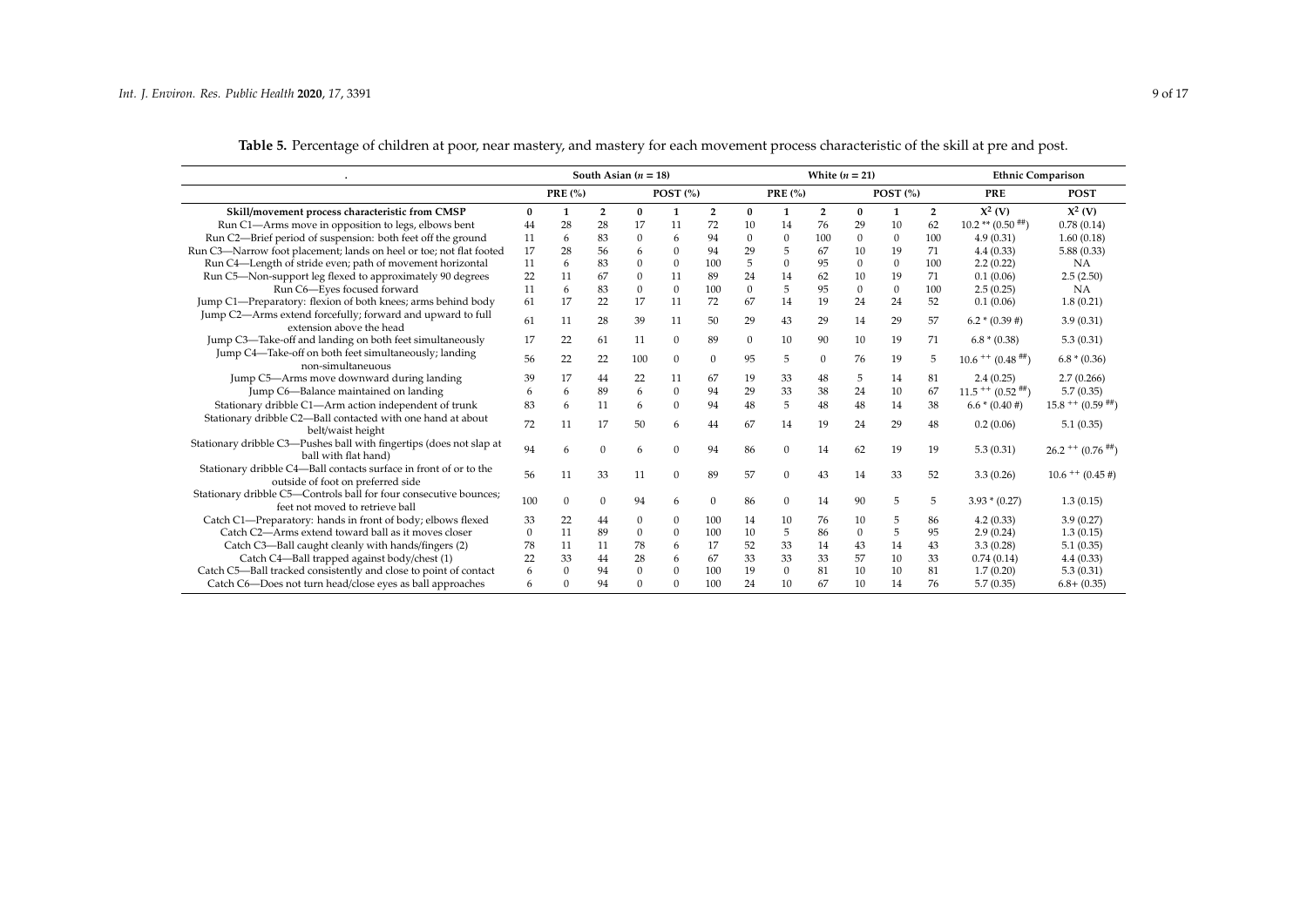**Table 5.** *Cont*.

|                                                                                                                                  | South Asian $(n = 18)$ |          |          |              |              |     |              |              | White $(n = 21)$ |              | <b>Ethnic Comparison</b> |    |                   |                                              |
|----------------------------------------------------------------------------------------------------------------------------------|------------------------|----------|----------|--------------|--------------|-----|--------------|--------------|------------------|--------------|--------------------------|----|-------------------|----------------------------------------------|
|                                                                                                                                  | <b>PRE (%)</b>         |          |          |              | POST $(\%)$  |     |              | PRE $(\% )$  |                  |              | POST $(\%)$              |    | <b>PRE</b>        | <b>POST</b>                                  |
| Kick C1-Rapid and continuous approach to ball                                                                                    | 67                     | 17       | 17       | 17           | $\Omega$     | 83  | 38           | 24           | 38               | 14           | 14                       | 71 | 3.4(0.29)         | 3.9(0.27)                                    |
| Kick C2—Elongated stride or leap immediately prior to ball contact                                                               | 33                     | 33       | 33       | $\theta$     | $\Omega$     | 100 | 76           | 5            | 19               | 71           | 10                       | 19 | $8.9*(0.46\#)$    | $33.0 + (0.81$ ##)                           |
| Kick C3-Non kicking foot placed even with or slightly in back of ball                                                            | 28                     | 17       | 56       | 0            |              | 100 | $\Omega$     | 10           | 90               | 5            | 10                       | 86 | $9.7**$ (0.45 #)  | 3.9(0.27)                                    |
| Kick C4—Leg swing is full; full backswing and forward swing of leg                                                               | 61                     | 6        | 33       | $\mathbf{0}$ | $\Omega$     | 100 | 62           | 10           | 29               | 71           | 14                       | 14 | 0.28(0.08)        | $36.6$ <sup>++</sup> $(0.86$ <sup>##</sup> ) |
| Kick C5-Backswing coordinated with forward action of non<br>kicking leg                                                          | 100                    | $\Omega$ | $\Omega$ | $\mathbf{0}$ | $\Omega$     | 100 | 95           | 0            | 5                | 5            | 38                       | 57 | 1.26(0.15)        | $13.5$ <sup>++</sup> $(0.51$ <sup>##</sup> ) |
| Kick C6-Ball contacted with instep of kicking foot (shoe-laces) or toe                                                           | $\theta$               | 6        | 94       | $\mathbf{0}$ | $\mathbf{0}$ | 100 | $\mathbf{0}$ | $\mathbf{0}$ | 100              | 5            | 19                       | 76 | 1.6(0.18)         | $6.8 + (0.36)$                               |
| Kick C7-Kicks through ball; leg action does not stop at ball contact                                                             | 17                     | 6        | 78       | $\mathbf{0}$ | 6            | 94  | 10           | 10           | 81               | $\Omega$     | 14                       | 86 | 0.6(0.12)         | 0.8(0.14)                                    |
| Overarm Throw C1-Wind-up initiated by downward movement of<br>hand/arm                                                           | 22                     | 11       | 67       | $\mathbf{0}$ | $\mathbf{0}$ | 100 | $\mathbf{0}$ | 10           | 90               | 10           | 14                       | 76 | $6.9 * (0.37)$    | $6.8 + (0.36)$                               |
| Overarm Throw C2-Hip and shoulder rotated so that non throwing<br>side faces target                                              | 83                     | 6        | 11       | $\Omega$     | $\Omega$     | 100 | 62           | 10           | 29               | 62           | 14                       | 24 | 2.3(0.24)         | $29.8$ <sup>++</sup> $(0.77$ <sup>##</sup> ) |
| Overarm Throw C3-Steps (weight transferred) onto foot opposite<br>throwing arm                                                   | 78                     | 17       | 6        | 67           | 11           | 22  | 76           | 14           | 10               | 86           | 5                        | 10 | 0.2(0.10)         | 1.9(0.23)                                    |
| Overarm Throw C4-Differentiated trunk rotation (2)                                                                               | 100                    | $\Omega$ | $\Omega$ | 94           | $\Omega$     | 6   | 80           | 10           | 10               | 90           | $\mathbf{0}$             | 10 | 5.3(0.31)         | 0.22(0.07)                                   |
| Overarm Throw C5-Block trunk rotation (1)                                                                                        | 56                     | 6        | 39       | 6            | $\mathbf{0}$ | 94  | 52           | 14           | 33               | 38           | 10                       | 52 | 0.9(0.15)         | $10.0$ <sup>++</sup> $(.47$ <sup>##</sup> )  |
| Overarm Throw C6—Timing of release/flight of ball appropriate (late<br>release = downward flight; early release = upward flight) | 39                     | 11       | 50       | $\Omega$     | $\Omega$     | 100 | 19           | 19           | 62               | 19           | 33                       | 48 | 2.0(0.23)         | $17.4$ <sup>++</sup> $(0.58$ <sup>##</sup> ) |
| Roll C1-Ball arm/hand swings down/back of trunk; chest/head<br>face forward                                                      | 78                     | 11       | 11       | $\theta$     | $\mathbf{0}$ | 100 | 38           | 10           | 52               | $\mathbf{0}$ | 14                       | 86 | $8.3 * (0.44 \#)$ | 1.1(0.27)                                    |
| Roll C2-Arm action in vertical plane                                                                                             | 28                     | $\theta$ | 72       | $\mathbf{0}$ | $\mathbf{0}$ | 100 | $\theta$     | $\mathbf{0}$ | 100              | 86           | $\theta$                 | 14 | $8.6**$ (0.41 #)  | $36.6$ <sup>++</sup> $(0.86$ <sup>##</sup> ) |
| Roll C3-Foot opposite ball hand strides forward toward cones                                                                     | 89                     | 11       | $\theta$ | 94           | $\Omega$     | 6   | 90           | 5            | 5                | 81           | 14                       | 5  | 1.8(0.19)         | 3.9(0.27)                                    |
| Roll C4-Bends knees; lowers body                                                                                                 | 6                      | $\theta$ | 94       | $\mathbf{0}$ | $\Omega$     | 100 | 24           | $\mathbf{0}$ | 76               | 33           | 38                       | 29 | 2.7(0.25)         | $26.8$ <sup>++</sup> $(0.73$ <sup>##</sup> ) |
| Roll C5-Ball held in fingertips                                                                                                  | 39                     | 11       | 50       | 0            | $\Omega$     | 100 | 5            | 10           | 86               | 86           | $\mathbf{0}$             | 14 | $7.9 * (0.43 \#)$ | $36.6$ <sup>++</sup> $(0.86$ <sup>##</sup> ) |
| Roll C6-Ball released close to floor; bounces less than 4 inches high                                                            | 11                     | 22       | 67       | $\Omega$     |              | 94  | 10           | 14           | 76               | 29           | 33                       | 38 | 0.49(0.11)        | $16.5$ <sup>++</sup> $(0.59$ <sup>##</sup> ) |

<span id="page-10-0"></span>\*\* South Asian sig < white  $p < 0.001$ , \* South Asian sig < white  $p < 0.05$ , \*\* South Asian sig > white  $p < 0.001$ , + South Asian sig > white  $p < 0.001$ , + South Asian sig > white  $p < 0.001$ , ## sig effect  $p < 0.001$ , # si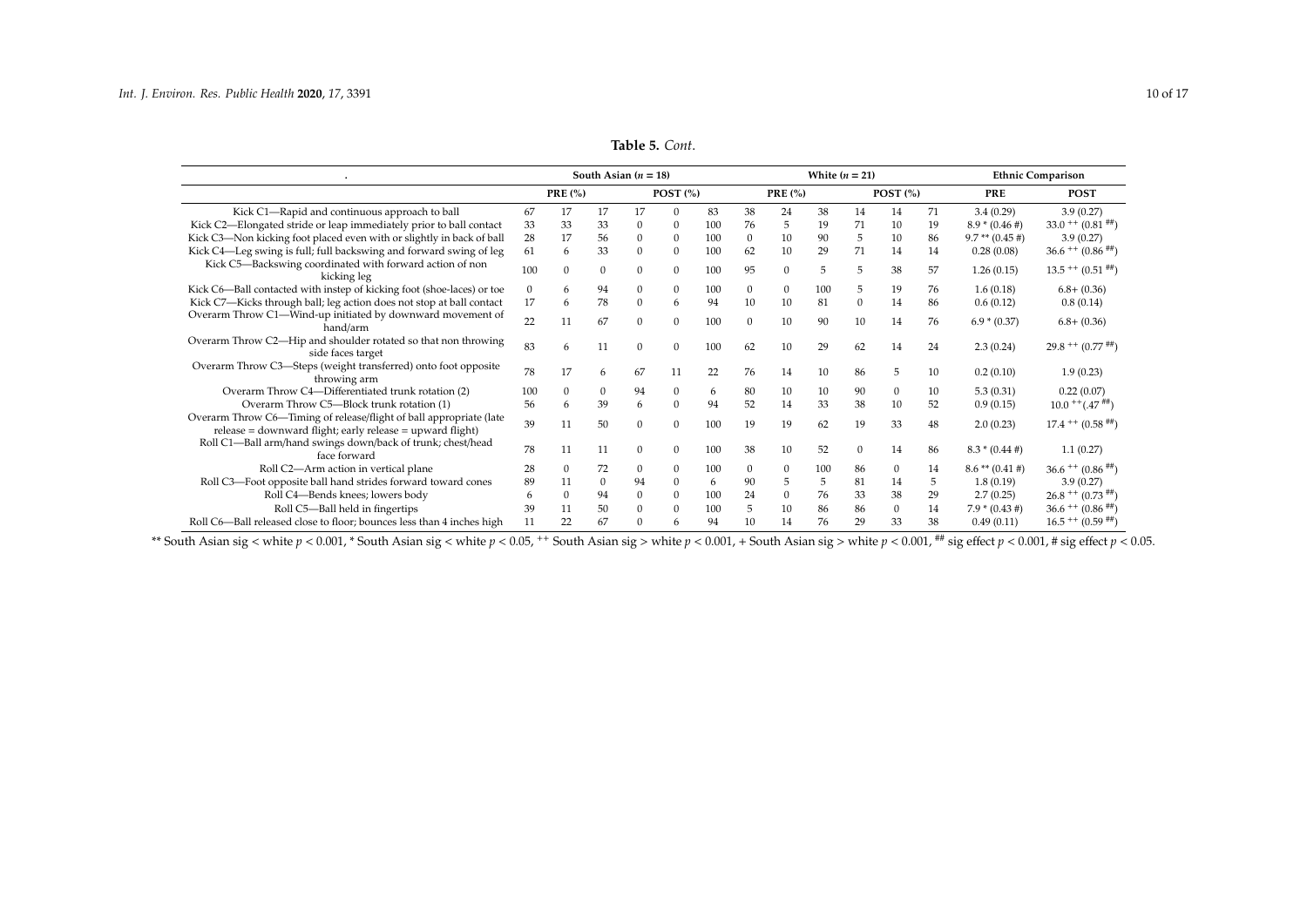#### 3.3.1. Individual Locomotor Skills: Process Measures

There was a significant difference between pre-run to post-run score for the South Asian ethnic group only (p <  $0.001$ ; mean difference: 2.46;  $95\%$  CI:  $1.29-3.63$ ; d =  $0.68$ ; BF: 191, extreme evidence of difference). No significant between-subject differences were found for run or jump and no within differences for jump.

#### 3.3.2. Individual Object Control Skills: Process Measures

South Asian children significantly improved pre to post for stationary dribble ( $p < 0.001$ ; mean difference: 4.52; 95% CI: 3.59–5.46;  $d = 1.69$ ; BF: 4.15<sup>8</sup>, extreme evidence of difference) and overarm throw (p < 0.0001; mean difference: 4.68; 95% CI: 3.8–5.58; d = 2.01; BF: 5.66<sup>8</sup>, extreme evidence of difference). Both white and South Asian children significantly improved their kick from pre to post (white; p = 0.01; mean difference: 1.63; 95% CI: 0.58–2.69; d = 0.52; BF: 11.2, strong evidence of difference and South Asian;  $p < 0.0001$ ; mean difference: 6.78; 95% CI: 5.83–7.74; d = 2.56; BF: 2.58<sup>12</sup>, extreme evidence of difference). A significantly greater improvement in the South Asian versus white ethnic group (p = 0.007; BF: 1.99, anecdotal evidence of difference) was seen. For white children, a significant difference between pre-roll to post-roll score for the white ethnic group only ( $p < 0.0001$ ; mean difference: −3.75; 95% CI: −4.99–2.5; d = 0.96; BF: 42463, extreme evidence of difference) was found. No significant between-subject differencse were found for stationary dribble, overarm throw, and underarm throw, roll, and catch. No significant between subject differences were found for catch.

#### 3.3.3. Product Measures of Motor Skill Performance

There were no significant within subject differences for sprint speed or medicine ball throwing distance. No between subject differences were found for sprint speed or jump distance. However, white children jumped significantly further post intervention compared with pre ( $p < 0.0001$ ; mean difference: 20.06; 95% CI: 11.85–28.27; d = 0.74; BF: 1567, extreme evidence of difference). There was a significantly greater improvement in medicine ball throwing distance in the white versus South Asian ethnic group (p < 0.0001; BF: 12,328, extreme evidence of difference).

#### **4. Discussion**

The current study is unique in examining differential effectiveness of a school-based movement skill intervention on white and South Asian children, the latter being a group recognised as less active, at risk of poor health owing to inactivity, and delayed motor patterns [\[11,](#page-15-1)[12,](#page-15-17)[16\]](#page-15-4). Importantly, this study is one of only a few examining motor skills in ethnic groups. Additionally, this is the first focusing on ethnic differences to present changes in motor skill at individual skill and movement process characteristic, and to incorporate Bayesian statistical perspectives, alongside traditional frequentist approaches.

#### *4.1. Baseline Fundamental Motor Skill*

The current study identifies that, at baseline, young South Asian children living in deprived areas have poorer motor skill development than white children matched by age and deprivation. This is the first study to establish, at a skill level and movement process level, where motor skill differences exist. Specifically, these ethnic differences were found for run (move their arms in opposition to legs with their elbows bent when running), overarm throw (initiate a wind up by a downward movement of hand/arm when throwing the ball overarm), stationary dribble (move their arm independent of trunk and control the ball for four consecutive bounces when bouncing the ball), rolling a ball (ball arm/arm swings down and back of trunk; chest/head face forward, arm action in vertical plane and ball held in fingertips when rolling the ball), as well as medicine ball throwing distance. In all instances, more white children were able to display these components. It is difficult to compare our findings to previous studies because other studies have not examined skill differences at a movement process characteristics level in children. Of the sparse data that do exist comparing motor skills in ethnic groups, our ethnic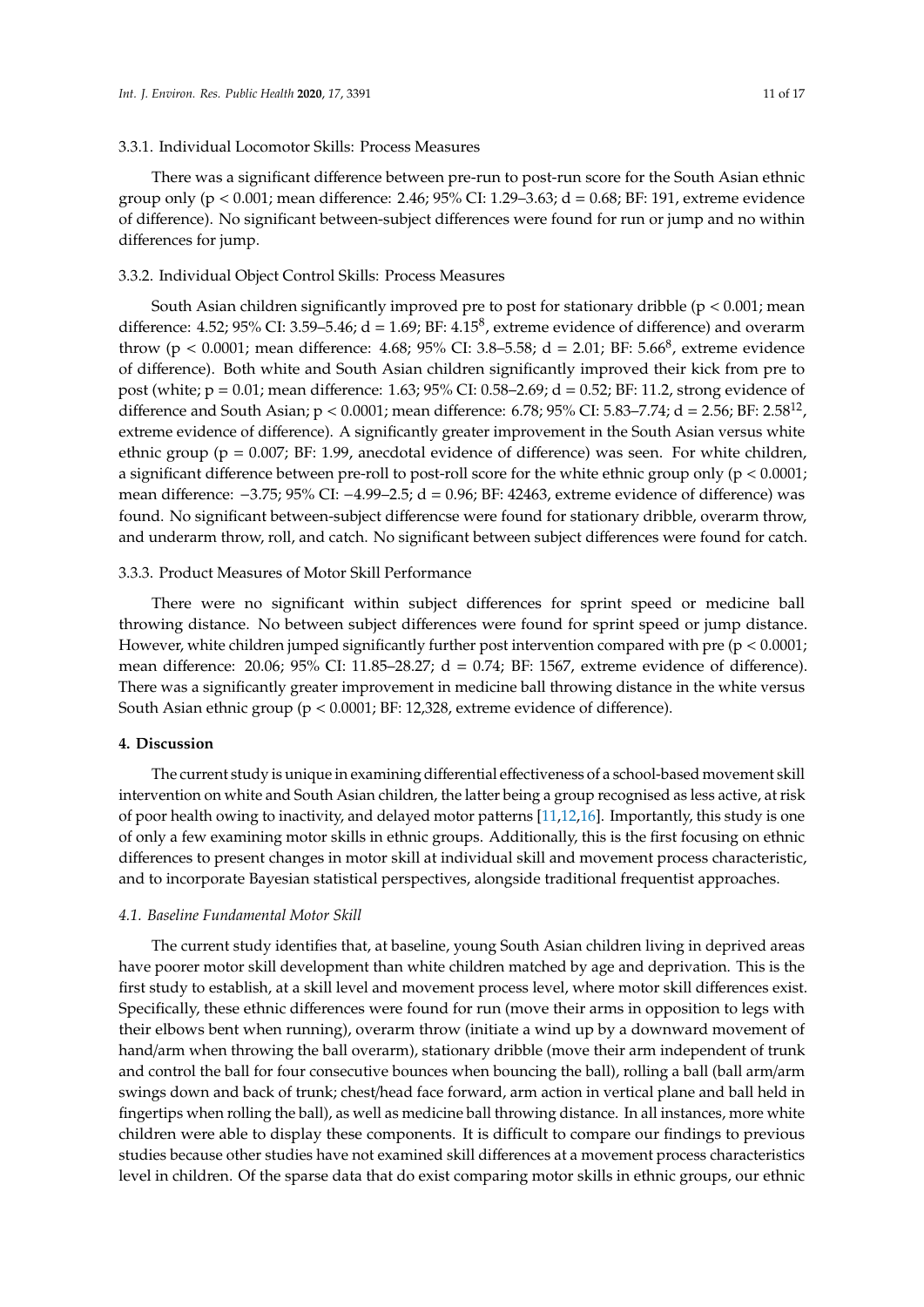differences found build on prior findings that identified poorer locomotor skills in South Asian children living in the United Kingdom (age = 5 years) [\[16\]](#page-15-4) and poorer object control skills in Asian–Australian children (age = 9–11 years) [\[19\]](#page-15-5); thus, motor development delays in South Asian children are observed. These differences may be explained by Newell's constraint theory [\[26\]](#page-15-11), which identifies task constraints. Physical factors (e.g., physical fitness) and mechanical factors (e.g., stability factors, giving force factors, and receiving force factors) are known to affect the ability to complete a motor task [\[2\]](#page-14-1). In this instance, the delayed motor patterns seen in South Asian children may indicate poorer mechanical efficiency of the arms and force production. This is because good neuromotor development underpins the mechanical ability to execute motor skills and the same neuromotor development is linked to muscular strength and endurance [\[15\]](#page-15-3). This mechanical ability is developed through appropriately structured teaching and learning strategies as a consequence of activity in school physical education, engagement in active play with parents, and taking part in community sports activities. The ability to wind up the hand/arm prior to overarm throwing relies on a combination of mechanical efficiency, strength, and neural control to actually coordinate the limbs in a rhythmical pattern and exert force to propel the ball. There is some evidence to suggest that South Asian children may have poorer fitness and physical activity, and are born lighter with more preserved fat mass [\[9–](#page-14-7)[12](#page-15-17)[,66\]](#page-17-9), all which impact on motor development, but limited data exist on the neuromuscular control in South Asian children. This is an area that warrants further investigation. The fact that there are differences in ability to execute particular process characteristics of some skills between white and South Asian children is important as it identifies aspects of movement performance that may need specific focus on interventions with South Asian children. It would suggest, in the current case, that either the white children engage in greater community sport participation or they may engage in more active play focused on motor skill than their South Asian peers. This is speculative and additional research is needed to substantiate these claims.

Contrastingly, both groups performed similarly for jumping, catching, and kicking. Similarly, all children were best at running, catching, kicking, and rolling and poorest at jumping, throwing, and stationary dribble. It is not surprising that the score for all children is highest for running, as running is one of the earliest emerging motor skills [\[2\]](#page-14-1). Given that jumping is a body projection skill requiring muscular strength, multi-limb coordination, and dynamic balance to perform proficiently, and is one of the skills that takes the longest to develop from the emergent to proficient phase, it is not surprising that this skill was one of the poorest in all of the children [\[66\]](#page-17-9). Additionally, throwing is also a complex motor skill that requires the interactions of different body parts to coordinate with each other in applying biomechanical principles of action/reaction (for example, the use of stepping and rotating different body parts in sequence to transfer forces); again, throwing is one of the skills that has the longest timeframe of development [\[67\]](#page-17-10).

#### *4.2. The Influence of Movement and Storytelling Intervention on All Fundamental Motor Skills*

This is the first study to examine the effects of combining movement and storytelling in a deprived South Asian group during early childhood, a group at risk of motor delay. The findings identify that, despite being delayed in motor skills at baseline in comparison with white age and deprivation matched children, a movement and storytelling intervention can result in improved motor proficiency for both ethnic groups, but that South Asian children gained more from the intervention, thus narrowing the motor skill gap. This highlights the importance of early intervention in reducing the proficiency delays seen in this population, as well as further supporting the use of motor skill interventions for effective motor skill development [\[28](#page-15-13)[,29](#page-15-14)[,35\]](#page-16-3). This also supports the preliminary evidence identifying the success of combining movement and storytelling for motor development [\[35\]](#page-16-3) and the need for bespoke interventions in early years settings [\[68](#page-17-11)[,69\]](#page-17-12). Given the intervention success with a small dose (35 min), the intervention type may be of interest to school practitioners who need to deliver and maximise benefits of their intervening in a crowded curriculum. The increased improvement seen in the South Asian group may be a consequence of several factors, firstly, these children were more delayed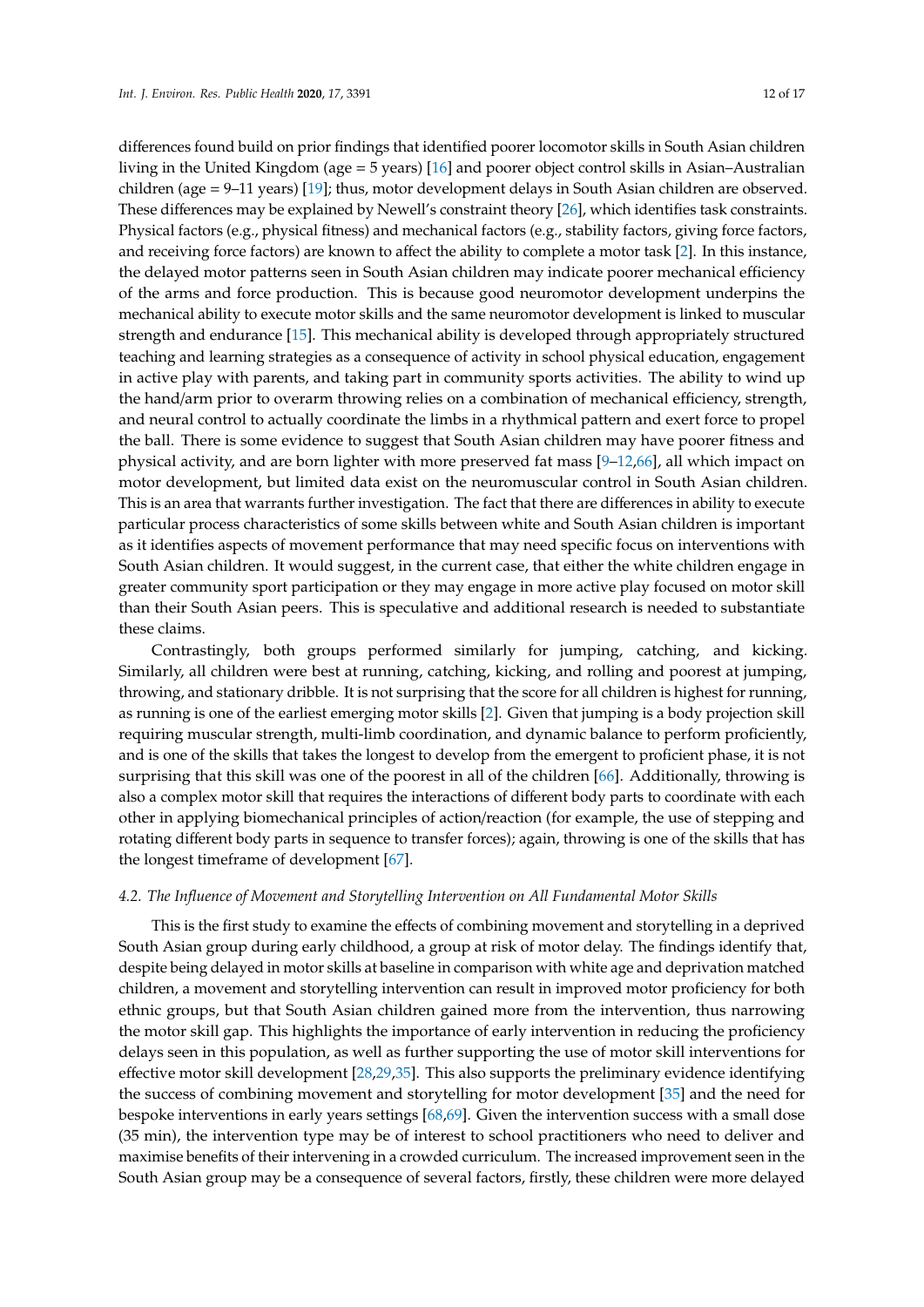at baseline, and thus had more room for improvement. Furthermore, differences may be explained by Newell [\[26\]](#page-15-11) constraint theory, whereby constraints were structured in a way that was facilitative to motor development. However, what is apparent and not identified in other motor skill interventions, is the variation in the responses to the intervention at an individual level. This highlights, firstly, that some may get differentiated benefits; secondly, that the outcome of interests are variable given that, at this age skills are being learnt, this is not surprising given that great variation in developmental patterns across age. In combination with manipulating the constraints from Newell's model [\[26\]](#page-15-11), the combination of movement and storytelling through the role of embodied movement should also be considered [\[32,](#page-16-0)[37,](#page-16-5)[38\]](#page-16-6). In the present study, it is possible that the sensorimotor experiences provided as part of the movement intervention, coupled with the focus on storytelling, serve to augment the changes in motor skills for the children who engage in this intervention. This is an approach that can be more easily accommodated in the curriculum and the use of story may provide more interest in the activities.

#### *4.3. The Influence of Movement and Storytelling Intervention on Component Level of Fundamental Motor Skill*

Despite being poorer at baseline, following the intervention, South Asian children had higher scores for kicking, throwing, and rolling than white children. These differences were specifically seen in preparation stages of throwing and rolling (component 1 and 2), and force production stage and follow through of rolling (component 4, 5, and 6) and kicking (component 2, 4, and 5). The force production stage of throwing was better for white children, with more being able to demonstrate differentiated rotation. For South Asian children, block rotation was used for force production. Independent of body size, white children were able to throw the medicine ball further and jump further following the intervention. Given the use of product and process scores in this study, further jumping distances generated in white children may explain why more children from these backgrounds landed non simultaneously in comparison with South Asian children. While this provides insight, it is difficult to make further interpretations or conclusions on the finding. This is because a lack of comprehensive understanding exists in the relationship between process and product assessments of motor skills in young children [\[40\]](#page-16-8), thus such differences need to be interpreted with caution.

#### *4.4. Limitations*

There are several limitations to consider in the work. Firstly, a retention rate of 44.8% was achieved, and thus we do not know how effective the intervention was for those who were not retained. This was because, to meet the inclusion criteria, each child needed to have attended weekly and both assessment periods. This was to enable us to ensure that the all achieved a similar intervention dose. Those that did not attend all sessions were because of common seasonal illness (e.g., virus, colds), preventing them from attending school that day. While this retention rate is low, it is representative of the age of the children and the attendance figures. In future work, the examination of minimum doses may enable further insight into how much dose is needed to be effective. Secondly, the work compares children from schools from similar deprived environments (lowest 10%) to attempt to minimise the influence of socio-economic status (SES). This approach was taken because it was pragmatic owing to the inability to obtain individual SES data. However, this means that the children were not directly matched individually, and thus some children may have been more deprived than others. In future studies, the inclusion of these individual data would prove useful. Thirdly, it was not possible to obtain language and literacy metrics in a reliable and comparable way, given that these are assessed differently at these schools. Collecting these metrics in future studies alongside motor skill, as well as the follow up of these outcomes, would provide a useful next step for researchers. Fourthly, while we are aware of the impact of the intervention, it is difficult to ascertain why these differences occurred, particularly why some gained more than others. Further examination of these developmental sequence changes with the use of 3D motion capture in understanding mechanical principles from in-depth kinetic and kinematic perspectives in addition to the exploration of physical factors may help to explain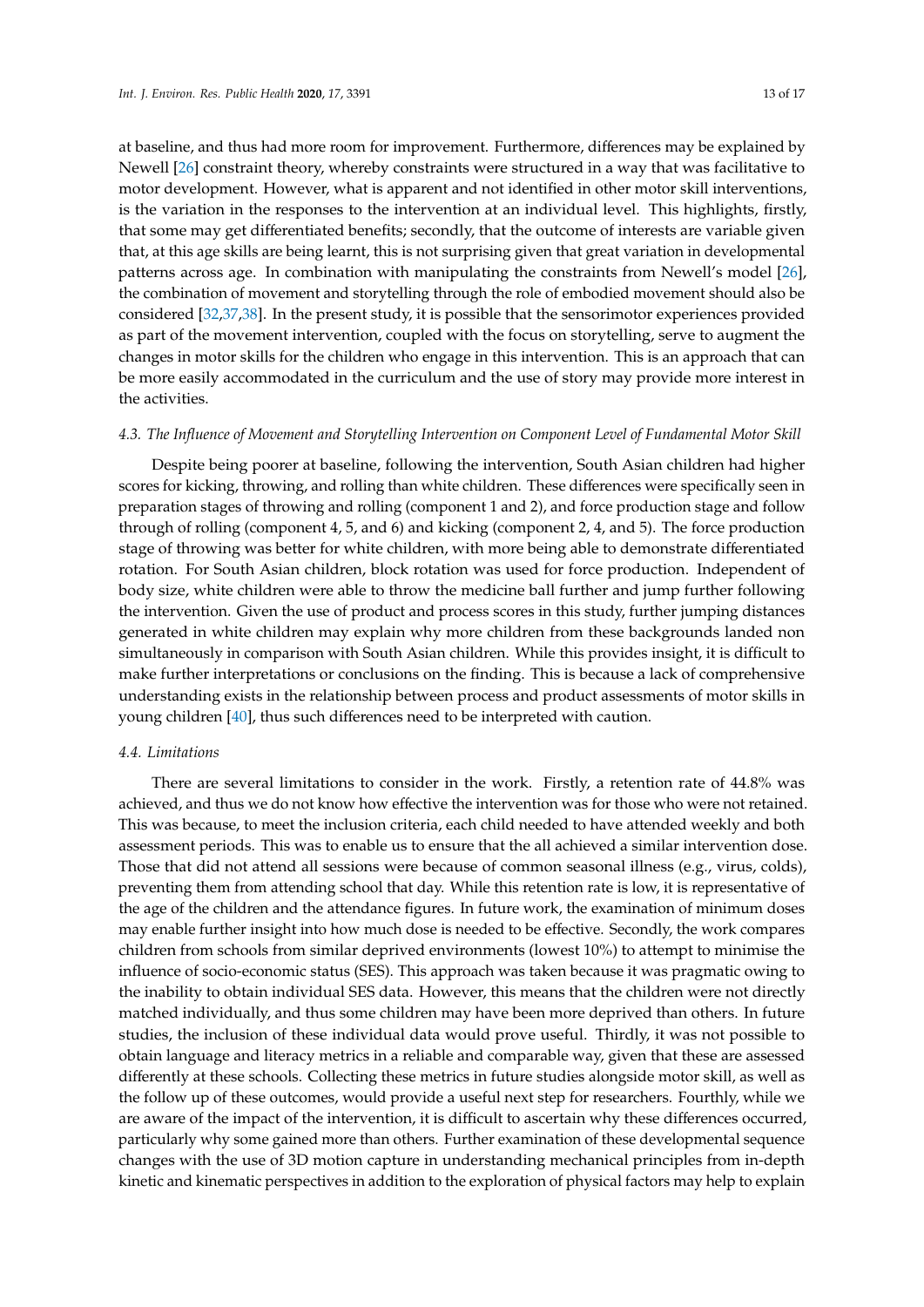these differences in future work. Finally, Bayesian analysis was incorporated because it allows the incorporation of domain-specific knowledge and permits direct probability statements to be made about parameters, which aids in the interpretation of p-values [\[58,](#page-17-2)[59\]](#page-17-13). As such, the current study makes an original contribution to the literature base related to motor skill. In accordance with Barnett et al., we actively sought to reduce the potential impact of the regression to the mean phenomenon by ensuring follow-up measurements were conducted in all participants, and measurement error was reduced by using assessments with high construct and concurrent validity ( $r = 0.94-0.98$ ) and reliability  $(r = 0.88 - 0.97)$  [\[43\]](#page-16-11). However, we cannot disregard the potential for residual confounding owing to the lack of the presence of a control group. Thus, we suggest that, given the positive findings reported

#### **5. Conclusions**

The study makes a unique contribution by demonstrating low levels of motor skill performance in young children and particularly those from South Asian backgrounds. Furthermore, the study identifies the importance of early intervention in these groups in providing remedial benefits to such delays. Combining movement and storytelling narrowed the motor skill gap in South Asian children. Further research needs to understand the mechanisms for such changes including obtaining language, mechanical, and physical factor data. Exploring the sustainability of these factors over time warrants further work.

here, further work should be conducted following a randomized controlled trial study design.

**Author Contributions:** Conceptualization, E.L.J.E., M.J.D., and M.N.; methodology, E.L.J.E., M.J.D., and M.N.; formal analysis, E.L.J.E., C.C.T.C., and S.L.-S.; investigation, E.L.J.E., D.H., S.L.-S, and C.N.; resources, E.L.J.E. and M.J.D.; data curation, C.C.T.C.; writing—original draft preparation, E.L.J.E., C.C.T.C., M.J.D., and M.N.; writing—review and editing, J.T.; visualization, C.C.T.C.; supervision, M.J.D.; project administration, E.L.J.E. and D.H. All authors have read and agreed to the published version of the manuscript.

**Funding:** This research received no external funding.

**Conflicts of Interest:** The authors declare no conflict of interest.

#### **References**

- <span id="page-14-0"></span>1. Lubans, D.R.; Morgan, P.J.; Cliff, D.P.; Barnett, L.M.; Okely, A.D. Fundamental movement skills in children and adolescents: A review of associated health benefits. *Sports Med.* **2010**, *40*, 1019–1035. [\[CrossRef\]](http://dx.doi.org/10.2165/11536850-000000000-00000)
- <span id="page-14-1"></span>2. Goodway, J.; Ozmun, J.C.; Gallahue, D. *Understanding Motor Development: Infants, Children, Adolescents, Adults*, 8th ed.; McGraw-Hill: Boston, MA, USA, 2019.
- <span id="page-14-2"></span>3. Department for Education. *Early Years Foundation Stage Statutory Framework*; Department for Education: London, UK, 2014.
- <span id="page-14-3"></span>4. Foulkes, J.D.; Stratton, G.O.; Dwyer, M.V.; Knowles, Z.R.; Ridgers, N.D.; Foweather, L.F. Fundamental Movement Skills of Preschool Children in Northwest England. *Percept. Mot. Skills* **2015**, *121*, 260–283. [\[CrossRef\]](http://dx.doi.org/10.2466/10.25.PMS.121c14x0)
- 5. Erwin, H.E.; Castelli, D.M. National physical education standards: A summary of student performance and its correlates. *Res. Q. Exerc. Sport* **2008**, *79*, 495–505. [\[CrossRef\]](http://dx.doi.org/10.1080/02701367.2008.10599516)
- <span id="page-14-4"></span>6. Okely, A.D.; Booth, M.L.; Chey, T. Relationships between body composition and fundamental movement skills among children and adolescents. *Res. Q. Exerc. Sport* **2004**, *75*, 238–247. [\[CrossRef\]](http://dx.doi.org/10.1080/02701367.2004.10609157)
- <span id="page-14-5"></span>7. Barnett, L.M.; Lai, S.K.; Veldman, S.L.C.; Hardy, L.L.; Cliff, D.P.; Morgan, P.J.; Okely, A.D. Correlates of gross motor competence in children and adolescents: A systematic review and meta-analysis. *Sports Med.* **2016**, *46*, 1663–1688. [\[CrossRef\]](http://dx.doi.org/10.1007/s40279-016-0495-z)
- <span id="page-14-6"></span>8. Whincup, P.H.; Gilg, J.A.; Papacosta, O.; Seymour, C.; Miller, G.J.; Alberti, K.G.M.M.; Cook, D.G. Early evidence of ethnic differences in cardiovascular risk: Cross sectional comparison of British South Asian and white children. *BMJ* **2002**, *324*, 635. [\[CrossRef\]](http://dx.doi.org/10.1136/bmj.324.7338.635)
- <span id="page-14-7"></span>9. Whincup, P.H.; Owen, C.G.; Orfei, L.; McKay, C.; Cook, D.G. Ethnic differences in risk factors for chronic disease have their origins in early life: Evidence for the CHASE study. *Early Hum. Dev.* **2007**, *83*, S63. [\[CrossRef\]](http://dx.doi.org/10.1016/S0378-3782(07)70107-X)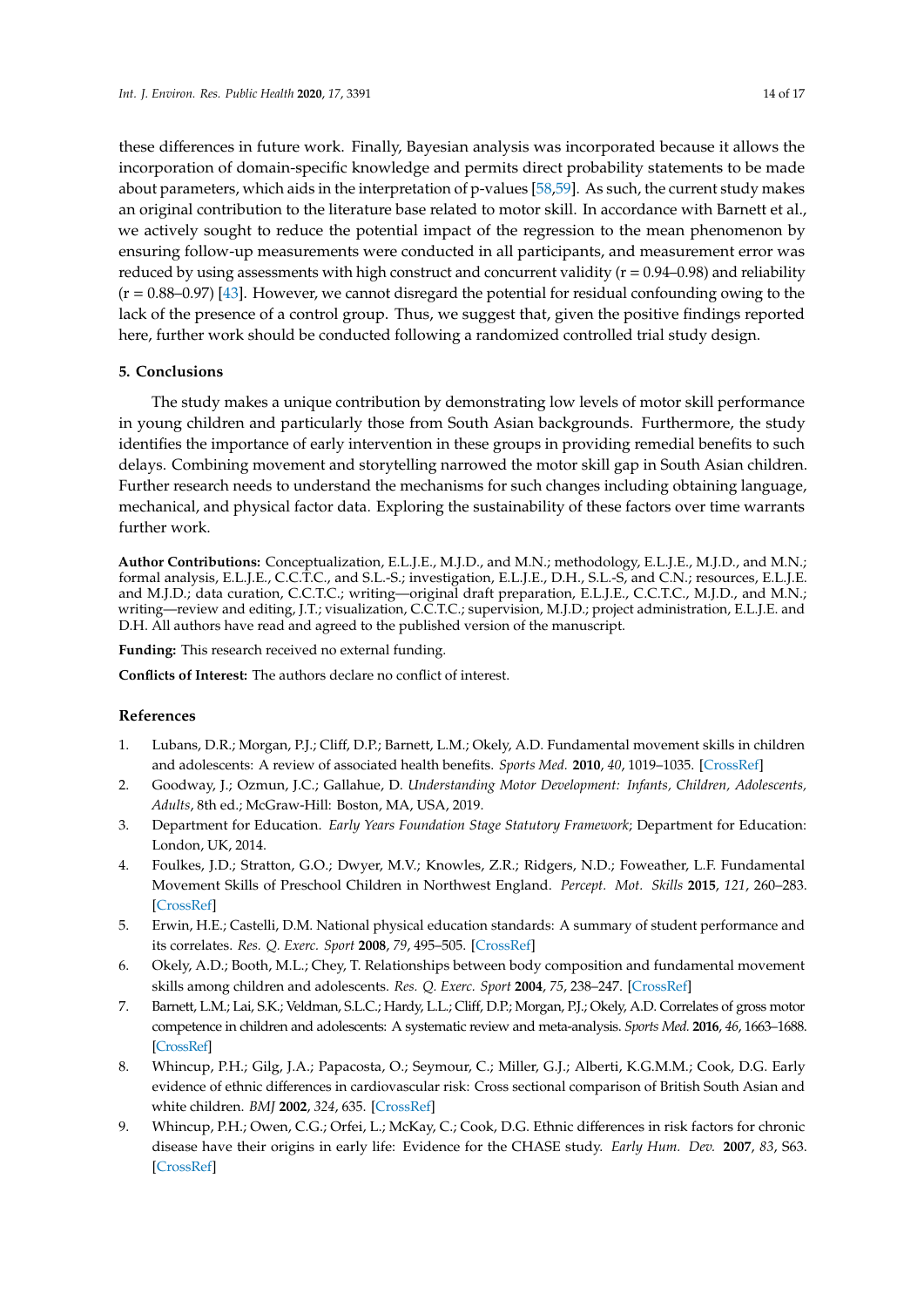- <span id="page-15-0"></span>10. Whincup, P.H.; Gilg, J.A.; Owen, C.G.; Odoki, K.; Alberti, K.G.M.M.; Cook, D.G. British South Asian aged 13–16 years have higher fasting glucose and insulin levels than Europeans. *Diabet. Med.* **2005**, *22*, 1275–1277. [\[CrossRef\]](http://dx.doi.org/10.1111/j.1464-5491.2005.01587.x)
- <span id="page-15-1"></span>11. Eyre, E.L.J.; Duncan, M.J.; Smith, E.C.; Matyka, K.A. Objectively measures patterns of physical activity in primary school children in Coventry: The influence of ethnicity. *Diabet. Med.* **2013**, *30*, 939–945. [\[CrossRef\]](http://dx.doi.org/10.1111/dme.12186)
- <span id="page-15-17"></span>12. Eyre, E.L.J.; Duncan, M.J.; Birch, S.; Cox, V.; Blackett, M. Physical activity patterns of ethnic children from low socio-economic environments within the UK. *JSS* **2015**, *33*, 232–242. [\[CrossRef\]](http://dx.doi.org/10.1080/02640414.2014.934706)
- 13. Fischbacher, C.M.; Hunt, S.; Alexander, L. How physically active are South Asians in the United Kingdom? A literature review. *J. Public Health* **2004**, *26*, 250–258. [\[CrossRef\]](http://dx.doi.org/10.1093/pubmed/fdh158)
- <span id="page-15-2"></span>14. Owen, C.G.; Nightingale, C.M.; Rudnicka, A.R.; Cook, D.G.; Ekelund, U.; Whincup, P.H. Ethnic and gender differences in physical activity levels among 9–10-year-old children of White European, South Asian and African Caribbean origin: The Child Heart Health Study in England (CHASE Study). *Int J. Epidemiol.* **2009**, *38*, 1082–1093. [\[CrossRef\]](http://dx.doi.org/10.1093/ije/dyp176)
- <span id="page-15-3"></span>15. Stodden, D.F.; Goodway, J.D.; Langendorfer, S.J.; Roberton, M.A.; Rudisill, M.E.; Garcia, C.; Garcia, L.E. A developmental perspective on the role of motor skill competence in physical activity: An emergent relationship. *Quest* **2008**, *60*, 290–306. [\[CrossRef\]](http://dx.doi.org/10.1080/00336297.2008.10483582)
- <span id="page-15-4"></span>16. Eyre, L.J.; Walker, L.J.; Duncan, M.J. Fundamental Movement Skills of children living in England: The role of ethnicity and native English language. *Percept. Mot. Skills* **2018**, *125*, 5–20. [\[CrossRef\]](http://dx.doi.org/10.1177/0031512517745437)
- 17. Hardy, L.L.; Reinten-Reynolds, T.; Espinel, P.; Zask, A.; Okely, A.D. Prevalence and correlates of low Fundamental Movement Skill Competency in Children. *Pediatrics* **2012**, *130*, e390–e398. [\[CrossRef\]](http://dx.doi.org/10.1542/peds.2012-0345)
- 18. Cohen, K.E.; Morgan, P.J.; Plotnikoff, R.C.; Callister, R.; Lubans, D.R. Fundamental movement skills and physical activity among children living in low income communities: A cross sectional study. *Int. J. Behav. Nutr. Phys. Act.* **2014**, *11*, 49. [\[CrossRef\]](http://dx.doi.org/10.1186/1479-5868-11-49)
- <span id="page-15-5"></span>19. Barnett, L.M.; Telford, R.M.; Strugnell, C.; Rudd, J.; Olive, L.S.; Telford, R.D. Impact of cultural background on fundamental movement skill and its correlates. *JSS* **2019**, *37*, 492–499. [\[CrossRef\]](http://dx.doi.org/10.1080/02640414.2018.1508399)
- <span id="page-15-6"></span>20. Jayaweera, H.; Hockley, C.A.; Redshaw, M.E. *Demographic and Socio-Economic Characteristics of Ethnic Minority Mothers in England: The Millennium Cohort Study*; Centre for Longitudinal Studies: London, UK, 2007.
- <span id="page-15-7"></span>21. Williams, E.D.; Steptoe, A.; Chambers, J.C.; Kooner, J.S. Psychosocial risk factors for coronary heart disease in the United Kingdom South Asian men and women. *J. Epidemiol Community Health* **2009**, *63*, 986–991. [\[CrossRef\]](http://dx.doi.org/10.1136/jech.2008.084186)
- <span id="page-15-8"></span>22. Goodway, J.D.; Rudisill, M. Perceived physical competence and actual motor skill competence of African American preschool children. *Adapt. Phys. Act. Q.* **1996**, *14*, 314–326. [\[CrossRef\]](http://dx.doi.org/10.1123/apaq.14.4.314)
- 23. Connor-Kuntz, F.; Dummer, G. Teaching across the curriculum: Language-enriched physical education for preschool children. *Adapt. Phys. Act. Q.* **1996**, *13*, 302–315. [\[CrossRef\]](http://dx.doi.org/10.1123/apaq.13.3.302)
- <span id="page-15-9"></span>24. Hamilton, M.L.; Goodway, J.D.; Haubenstricker, J. Parent-assisted instruction in a motor skill program for at-risk preschool children. *Adapt. Phys. Act. Q.* **1999**, *16*, 415–426. [\[CrossRef\]](http://dx.doi.org/10.1123/apaq.16.4.415)
- <span id="page-15-10"></span>25. Davidson, K.K.; Lawson, C.T. Do attributes in the physical environment influence children's physical activity? A review of the literature. *Int. J. Behav. Nutr. Phys. Act.* **2006**, *27*, 19. [\[CrossRef\]](http://dx.doi.org/10.1186/1479-5868-3-19)
- <span id="page-15-11"></span>26. Newell, K.M. Constraints on the development of coordination. In *Motor Development in Children: Aspects of Coordination and Control*; Wade, M.G., Whiting, H.T.A., Eds.; Nijhoff: Dordrecht, The Netherland, 1986.
- <span id="page-15-12"></span>27. Goodway, J.D.; Branta, C.F. Influence of a motor skill intervention on fundamental motor skill development of disadvantaged preschool children. *Res. Q. Exerc. Sport* **2003**, *74*, 36–43. [\[CrossRef\]](http://dx.doi.org/10.1080/02701367.2003.10609062)
- <span id="page-15-13"></span>28. Logan, S.W.; Robinson, L.E.; Wilson, A.E.; Lucas, W.A. Getting the fundamentals of movement: A meta-analysis of the effectiveness of motor skill interventions in children. *Child. Care Health Dev.* **2012**, *38*, 305–315. [\[CrossRef\]](http://dx.doi.org/10.1111/j.1365-2214.2011.01307.x)
- <span id="page-15-14"></span>29. Morgan, P.J.; Barnett, L.M.; Cliff, D.P.; Okely, A.D.; Scott, H.A.; Kristen, S.C.; Cohen, K.E.; Lubans, D.R. Fundamental movement skill interventions in youth: A systematic review and meta-analysis. *Pediatrics* **2013**, *132*, e1361–e1383. [\[CrossRef\]](http://dx.doi.org/10.1542/peds.2013-1167)
- <span id="page-15-15"></span>30. Rink, E. Effective instruction in physical education. In *Student Learning in Physical Education: Applying Research to Enhance Instruction*; Silverman, S.J., Ennis, C.E., Eds.; Human Kinetics: Champaign, IL, USA, 1996.
- <span id="page-15-16"></span>31. Iverson, J.M. Developing language in a developing body: The relationship between motor development and language development. *J. Child. Lang.* **2010**, *37*, 229–261. [\[CrossRef\]](http://dx.doi.org/10.1017/S0305000909990432)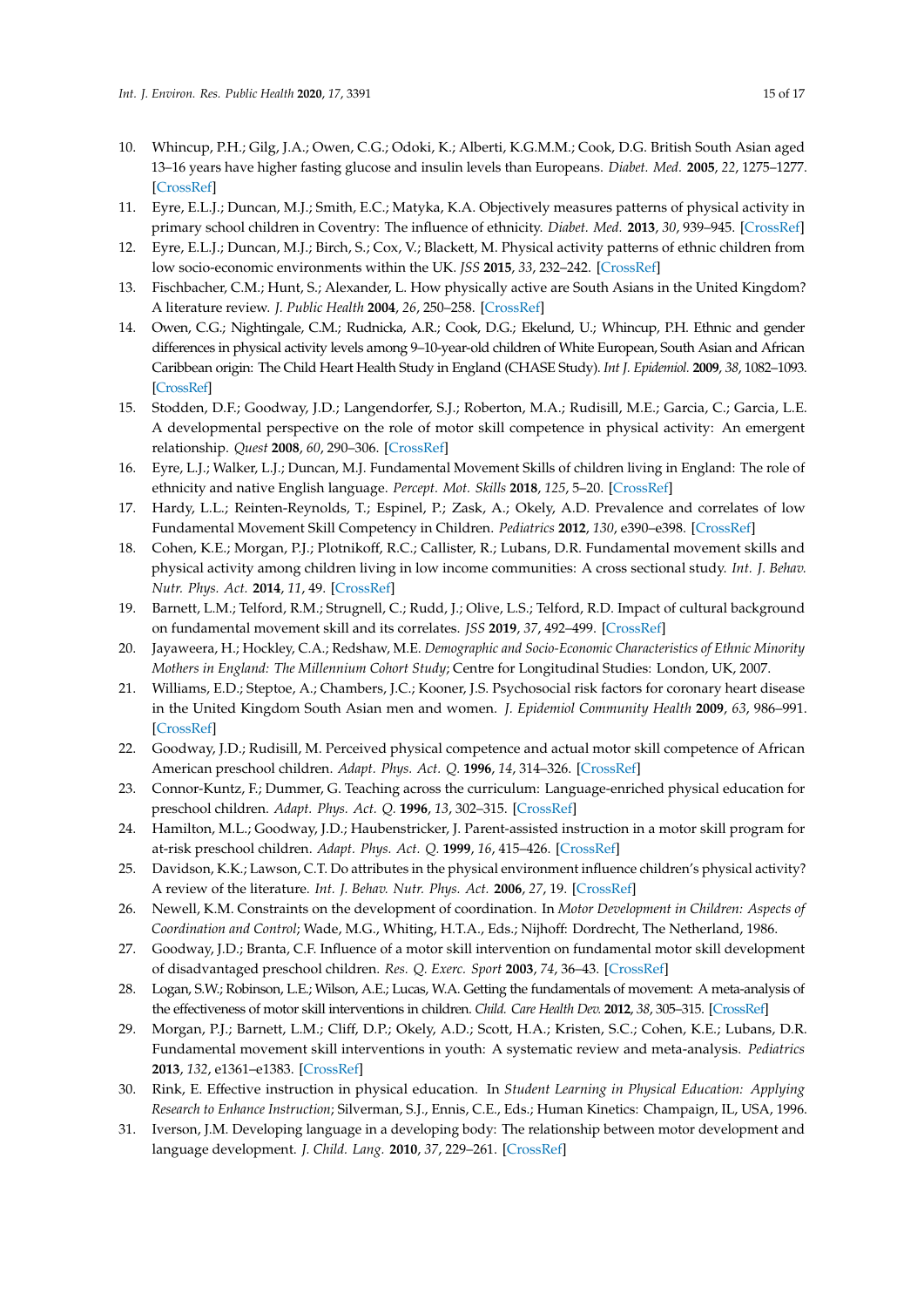- <span id="page-16-0"></span>32. Sylva, K.; Melhuish, E.; Sammons, P.; Siraj-Blatchford, I.; Taggart, B. *The E*ff*ective Provision of Pre-School Education (EPPE) Project. Findings from Preschool to the End of Key Stage 1*; Department for Education and Skills: London, UK, 2014.
- <span id="page-16-1"></span>33. Eyre, E.L.J.; Duncan, M.J.; Birch, S.; Cox, V. Low socio-economic environmental determinants of children's physical activity in Coventry, UK. A Qualitative study in parents. *Prev. Med. Rep.* **2014**, *1*, 32–42. [\[CrossRef\]](http://dx.doi.org/10.1016/j.pmedr.2014.09.002)
- <span id="page-16-2"></span>34. Eyre, E.L.J.; Duncan, M.J.; Birch, S.; Cox, V. Environmental and school influences on physical activity in South Asian children from low scoio-economic backgrounds: A Qualitative study. *J. Child. Health Care* **2015**, *19*, 345–358. [\[CrossRef\]](http://dx.doi.org/10.1177/1367493513508845)
- <span id="page-16-3"></span>35. Duncan, M.; Cunningham, A.; Eyre, E. A combined movement and story-telling intervention enhances motor competence and language ability in pre-schoolers to a greater extent than movement or story-telling alone. *EPER* **2019**, *25*, 221–235. [\[CrossRef\]](http://dx.doi.org/10.1177/1356336X17715772)
- <span id="page-16-4"></span>36. Engel, A.K.; Maye, A.; Kurthen, M.; Konig, P. Where's the action? The pragmatic turn in cognitive science. *Trends Cogn. Sci.* **2013**, *17*, 202–209. [\[CrossRef\]](http://dx.doi.org/10.1016/j.tics.2013.03.006)
- <span id="page-16-5"></span>37. Frith, E.; Loprinzi, P.D.; Miller, S.E. Role 0f embodied movement in assessing creative behaviour in early childhood: A focused review. *Percept. Mot. Skills* **2019**, *126*, 1058–1083. [\[CrossRef\]](http://dx.doi.org/10.1177/0031512519868622) [\[PubMed\]](http://www.ncbi.nlm.nih.gov/pubmed/31407960)
- <span id="page-16-6"></span>38. Mavilidi, M.F.; Ruiter, M.; Schmidt, M.; Okely, A.D.; Loyens, S.; Chandler, P.; Paas, D. A narrative review of school-based physical activity for enhancing cognition and learning; The importance of relevancy and integration. *Front. Psychol.* **2018**, *9*, 2079. [\[CrossRef\]](http://dx.doi.org/10.3389/fpsyg.2018.02079) [\[PubMed\]](http://www.ncbi.nlm.nih.gov/pubmed/30464752)
- <span id="page-16-7"></span>39. Hardy, L.L.; King, L.; Farrell, L.; Macniven, R.; Howlett, S. Fundamental Movement Skills among Australian Preschool Children. *J. Sci. Med. Sport* **2010**, *13*, 503–508. [\[CrossRef\]](http://dx.doi.org/10.1016/j.jsams.2009.05.010)
- <span id="page-16-8"></span>40. Sullivan, K.J.; Kantak, S.S.; Burtner, P.A. Motor learning in children: Feedback effects on skill acquisition. *Phys. Ther.* **2008**, *88*, 720–732. [\[CrossRef\]](http://dx.doi.org/10.2522/ptj.20070196)
- <span id="page-16-9"></span>41. Wulf, G.; Shea, C.; Lewthwaite, R. Motor skill learning and performance: A review of influential factors. *Med. Educ.* **2010**, *44*, 75–84. [\[CrossRef\]](http://dx.doi.org/10.1111/j.1365-2923.2009.03421.x)
- <span id="page-16-10"></span>42. Logan, S.W.; Barnett, L.M.; Goodway, J.D.; Stodden, D.F. Comparison of performance on process- and product-oriented assessments of fundamental motor skills across childhood. *JSS* **2017**, *35*, 634–641. [\[CrossRef\]](http://dx.doi.org/10.1080/02640414.2016.1183803)
- <span id="page-16-11"></span>43. Association of Public Health Observatories (APHO). *Health Profile Nuneaton and Bedworth*; APHO and Department of Health: London, UK, 2008.
- <span id="page-16-12"></span>44. Burton, A.W.; Miller, D.E. *Movement Skill Assessment*; Human Kinetic: Champaign, IL, USA, 1998.
- <span id="page-16-13"></span>45. Williams, H.G.; Pfeiffer, K.A.; Dowda, M.; Jeter, C.; Jones, S.; Pate, R.R. A field-based testing protocol for assessing gross motor skills in preschool children: The CHAMPS motor skills protocol (CMSP). *Meas Phys. Educ Exerc Sci.* **2009**, *13*, 151–165. [\[CrossRef\]](http://dx.doi.org/10.1080/10913670903048036)
- <span id="page-16-14"></span>46. Barnett, L.M.; Minto, C.; Lander, N.; Hardy, L.L. Interrater reliability assessment using the Test of Gross Motor Development–2. *J. Sci. Med. Sport* **2014**, *17*, 667–670. [\[CrossRef\]](http://dx.doi.org/10.1016/j.jsams.2013.09.013)
- <span id="page-16-15"></span>47. Jones, R.A.; Okely, A.D.; Caputi, P. Perceived and actual competence among overweight and nonoverweight children. *J. Sci. Med. Sport* **2010**, *13*, 589–596. [\[CrossRef\]](http://dx.doi.org/10.1016/j.jsams.2010.04.002)
- 48. Koo, T.; Li, M. A guideline of selecting and reporting intraclass correlation coefficients for reliability research. *J. Chiropr. Med.* **2016**, *15*, 155–163. [\[CrossRef\]](http://dx.doi.org/10.1016/j.jcm.2016.02.012) [\[PubMed\]](http://www.ncbi.nlm.nih.gov/pubmed/27330520)
- <span id="page-16-16"></span>49. Van Beurden, E.; Zask, A.; Barnett, L.M.; Dietrich, U.C. Fundamental movement skills: How do primary school children perform the 'Move it Groove it' program in rural Australia. *J. Sci. Med. Sport* **2002**, *5*, 244–252. [\[CrossRef\]](http://dx.doi.org/10.1016/S1440-2440(02)80010-X)
- <span id="page-16-17"></span>50. O'Brien, W.; Belton, S.; Issartel, J. Fundamental movement skill proficiency amongst adolescent youth. *Phys. Educ. Sport Pedagogy* **2016**, *21*, 557–571. [\[CrossRef\]](http://dx.doi.org/10.1080/17408989.2015.1017451)
- <span id="page-16-18"></span>51. Duncan, M.J.; Lawson, C.; Walker, L.J.; Stodden, D.; Eyre, E.L. The utility of the supine-to-stand test as a measure of functional motor competence in children aged 5–9 years. *Sports* **2017**, *5*, 67. [\[CrossRef\]](http://dx.doi.org/10.3390/sports5030067) [\[PubMed\]](http://www.ncbi.nlm.nih.gov/pubmed/29910427)
- <span id="page-16-19"></span>52. Davis, K.L.; Kang, M.; Boswell, B.B.; DuBose, K.D.; Altman, S.R.; Binkley, H.M. Validity and reliability of the medicine ball throw for kindergarten children. *J. Strength Cond. Res.* **2008**, *22*, 1958–1963. [\[CrossRef\]](http://dx.doi.org/10.1519/JSC.0b013e3181821b20) [\[PubMed\]](http://www.ncbi.nlm.nih.gov/pubmed/18815570)
- <span id="page-16-20"></span>53. Donaldson, J.; Scheffler, A. *The Gru*ff*alo*; MacMillan Children's Books: London, UK, 2009.
- <span id="page-16-21"></span>54. Eyre, E.; Duncan, M. *A Teacher's Guide to Motor Development and Language: Combined Movement and Storytelling Approaches*; Coventry University: Coventry, UK, 2019.
- <span id="page-16-22"></span>55. Richardson, J.T.E. Eta squared and partial eta squared as measurements of effect size in educational research. *Educ. Res. Rev.* **2011**, *6*, 135–147. [\[CrossRef\]](http://dx.doi.org/10.1016/j.edurev.2010.12.001)